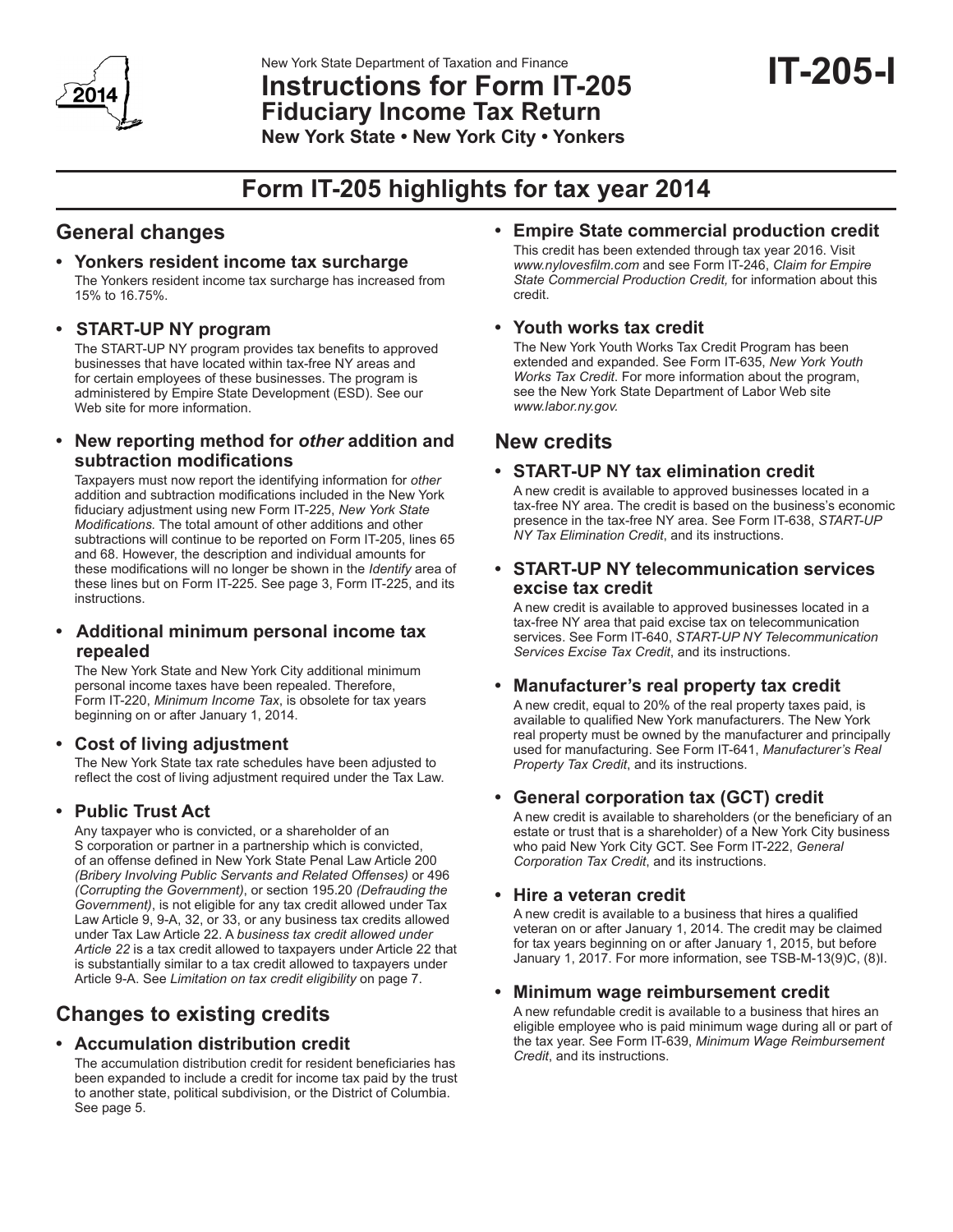# **New and revised income modifications**

# **• Incomplete gift non-grantor trust**

 A new addition modification must be made if you transferred property to an incomplete gift non-grantor trust for the income of the trust. A new subtraction modification is allowed to a beneficiary for income received from an incomplete gift non-grantor trust that terminated and distributed all assets before June 1, 2014. See TSB-M-14(3)I and the instructions for Form IT-225.

# **• Addition modification for manufacturer real property taxes**

 A new addition modification must be made for any federal deduction for real property taxes if you also claimed the real property tax credit for manufacturers. See the instructions for Form IT-225.

# **• Addition modification for excise tax on telecommunication services**

 A new addition modification must be made for any federal deduction for excise taxes on telecommunication services if you also claimed the START-UP NY telecommunication services excise tax credit. See the instructions for Form IT-225.

# **• START-UP NY wages**

A new subtraction modification is allowed to an eligible employee working for an approved START-UP NY business. See TSB-M-13(6)I, the instructions for Form IT-225, and our Web site.

# **• Small business modification**

 A new subtraction modification is allowed for a farm business or small business that employs one or more persons during the tax year, and has net farm or small business income of greater than zero but less than \$250,000. See the instructions for Form IT-225.

# **General instructions**

# **Who must file**

The fiduciary of a **New York State resident** estate or trust must file a return on Form IT-205 if the estate or trust:

- is required to file a federal income tax return for the tax year;
- had any New York taxable income for the tax year; or
- is subject to a separate tax on lump-sum distributions.

If the fiduciary of a **New York City resident** estate or trust is required to file a New York State fiduciary return, the New York City income tax liability is based on the same taxable income as for New York State tax purposes and must be reported on the state return as explained in the New York City instructions beginning on page 14.

If the fiduciary of a **Yonkers resident** estate or trust is required to file a New York State return, the Yonkers tax liability is based upon the New York State tax liability and must be reported on the state return as explained in the Yonkers instructions beginning on page 14.

The fiduciary of a **New York nonresident** estate or trust or part-year resident trust must file a return on Form IT-205 if the estate or trust:

- had income derived from New York State sources and had New York adjusted gross income (NYAGI);
- is subject to a separate tax on lump-sum distributions; or

– incurred a net operating loss for New York State income tax purposes for the tax year without incurring a net operating loss for federal income tax purposes.

Income from New York State sources includes income or gains from:

- real or tangible personal property located in New York State (including certain gains or losses from the sale or exchange of an interest in an entity that owns real property in New York State);
- a business, trade, profession, or occupation carried on in New York State;
- services performed in New York State;
- lottery winnings over \$5,000 won in the New York State lottery on or after October 1, 2000; and
- the sale, transfer, or other disposition of shares of stock in a cooperative housing corporation in connection with the grant or transfer of a proprietary leasehold when the real property comprising the units of the cooperative housing corporation is located in New York State.

It does not include:

- – annuities, interest, dividends, or gains from the sale or exchange of intangible personal property, unless they are part of the income from a business, trade, profession, or occupation carried on in New York State; or
- compensation received in respect of a nonresident decedent for active service in the military forces of the United States.

**Form IT-205-A,** *Fiduciary Allocation,* must be completed and submitted with a Form IT-205 that is filed for (1) a nonresident estate or trust having income derived from New York State sources, (2) a part-year resident trust, or (3) a resident estate or trust with a New York State nonresident beneficiary (except as noted under *New York State forms to be filed* on page 3). See *Need help?* on page 17 for information on how to get forms.

If a **Yonkers nonresident estate** or trust has income from wages earned or net earnings from self-employment in Yonkers, the fiduciary of the estate or trust must complete Form Y‑206, *Yonkers Nonresident Fiduciary Earnings Tax Return,* and submit the form with the New York State fiduciary return, Form IT‑205.

### **New York State resident and nonresident estate and trust and part-year resident trust defined**

For purposes of the **New York State** income tax, an estate is either (a) a resident estate or (b) a nonresident estate. A trust is either a resident trust, nonresident trust, or part-year resident trust. If a decedent was domiciled in New York State at the time of his or her death, his or her estate is a *resident estate* and any trust created by his or her will is a *resident trust.* If an irrevocable trust consists of property of a person domiciled in New York State when such property was transferred to the trust, it is a **resident** trust.

However, no New York State personal income tax may be imposed on a resident trust if all of the following conditions are met (New York State Tax Law, Article 22, section 605(b)(3)(D)).

- 1. All the trustees are domiciled in a state other than New York;
- 2. The entire corpus of the trust, including real and tangible personal property, is located outside of New York State (it is the Tax Department's position that intangibles located in the state but that are not employed in a business carried on in the state are not deemed to be located in the state for purposes of this rule); and
- 3. All income and gains of the trust are derived from, or connected with, sources outside of New York State, determined as if the trust were a nonresident trust. **Note:** If the estate or trust sold or exchanged its interest in an entity that owns real property in New York State, the estate or trust may have income from New York State sources. For additional information, see TSB-M-09(5)I, *Amendment to the Definition of New York Source Income of a Nonresident Individual*.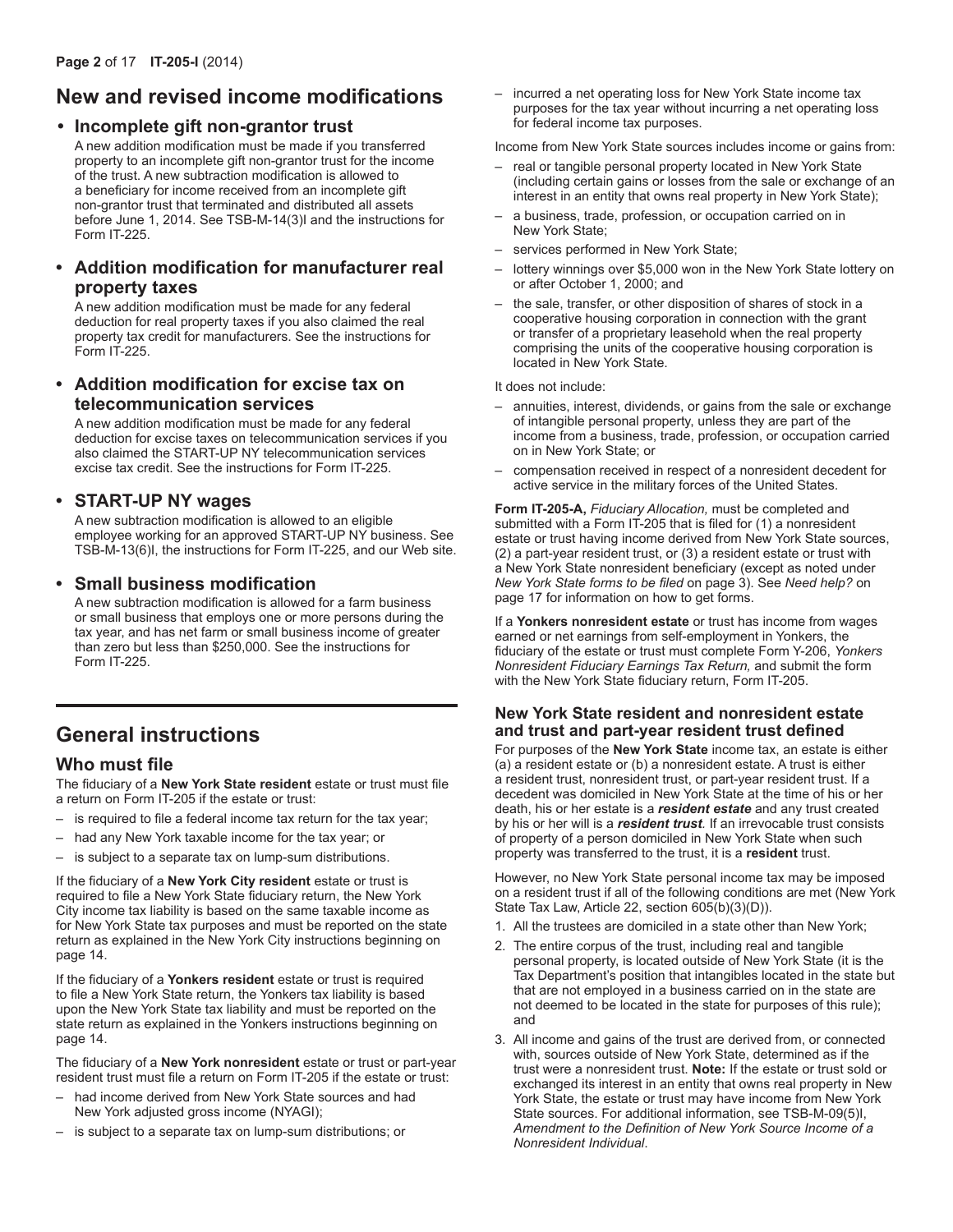**Form IT-205-C,** *New York State Resident Trust Nontaxable Certification,* must be completed and submitted every year with a Form IT-205 that is filed for a resident trust that meets the conditions in section 605(b)(3)(D). See *New York State forms to be filed* below. See *Need help?* on page 17 for information on how to get forms.

For every year that the resident trust meets the conditions of Tax Law, Article 22, section 605(b)(3)(D), complete and file Form IT-205 as follows:

- • Mark an *X* in the box, *Trust meets the conditions of section 605(b)(3)(D)*.
- • Complete Schedules A, B, and C of Form IT-205.
- Complete and submit Form IT-205-C, *New York State Resident Trust Nontaxable Certification,* with Form IT-205.

### **Instructions for Form IT-205-C**

**Line A –** *An incomplete gift non-grantor trust* means a resident trust that meets both of the following conditions:

- the trust does not qualify as a grantor trust under Internal Revenue Code (IRC) sections 671 through 679, and
- the grantor's transfer of assets to the trust is treated as an incomplete gift under IRC section 2511 and the regulations applicable to that section.

If you answer *Yes*, then the taxpayer who transferred property to the incomplete gift non-grantor trust must include the income of the trust, less any deductions of the trust, in their NYAGI as if the trust in its entirety were treated as a grantor trust for federal tax purposes.

However, the income of an incomplete gift non-grantor trust will not be required to be included in the grantor's or beneficiaries' NYAGI if the trust was terminated and all assets were distributed before June 1, 2014.

The term *resident trust* also includes (1) any revocable trust consisting of property of a person domiciled in New York State at the time such property was transferred to the trust if it has not later become irrevocable and (2) any revocable trust that has later become irrevocable if the trust consists of property of a person domiciled in New York State when it became irrevocable. For this purpose, a trust is revocable if it is subject to a power, exercisable immediately or at any future time, to revest title in the person whose property constitutes the trust. A trust becomes irrevocable when the possibility that such power may be exercised has ended.

A *nonresident estate or trust* means an estate or trust that is not a resident for any part of the year.

A *part-year resident trust* is a trust that meets the definition of resident or nonresident for only part of the year.

The residence of the fiduciary does not affect the status of an estate or trust as resident or nonresident.

# **Change of New York State residence of trust**

If the person whose property constitutes a revocable trust has changed his or her domicile from or to New York State, between the time of transfer of the property to the trust and the time it becomes irrevocable, the residence of the trust will be deemed to have been changed at the date it ceases to be revocable. In that case the fiduciary must, for the tax year in which the change of status of the trust occurs, file Form IT‑205‑A.

The New York source income of a part-year resident trust is the sum of the following with adjustments for special accruals:

- the fiduciary's share of federal adjusted gross income for the period of residence, computed as if the tax year for federal income tax purposes were limited to the period of residence, and
- the fiduciary's share of New York source income for the period of nonresidence determined as if the tax year for federal income tax purposes were limited to the period of nonresidence.

### **New York State forms to be filed**

Complete Forms IT‑205 and IT‑205‑A for **New York State** resident and nonresident estates and trusts and part-year resident trusts, as follows:

- • **Resident estate or trust with resident beneficiaries only** Complete all of Form IT‑205 and submit a copy of federal Schedule K-1 for each beneficiary.
- • **Resident estate or trust with any nonresident beneficiaries**
	- Complete all of Form IT-205 and submit a copy of federal Schedule K-1 for each beneficiary.
	- Report in Schedule C of Form IT-205 the names and addresses of all beneficiaries, both resident and nonresident, to whom income is distributable, whether or not the income is taxable to the nonresident beneficiaries.
	- Complete Schedules 2, 3, and 4 of Form IT-205-A and any of Schedules 5, 6, 7, and 8 of Form IT-205-A that apply, unless **none** of the income distributable to the nonresident beneficiaries is derived from **New York State** sources. In this case, Form IT-205-A does not need to be completed even though **other** income is distributable to nonresident beneficiaries.

 If Form IT-205-A is not required because of the above, include a statement indicating this with Form IT-205.

- • **Nonresident estate or trust and part-year resident trust with resident or nonresident beneficiaries**
	- Complete items A, B, and C, line 1 and lines 9 through 42 on the front page, and Schedules B and C of Form IT‑205.
	- Complete Schedules 1, 2, 3, and 4 of Form IT-205-A.
	- Complete any of Schedules 5, 6, 7, and 8 of Form IT-205-A that apply.
	- Complete and submit Form IT-182, *Passive Activity Loss Limitations*, if the estate or trust had passive activity losses.

**Special rule if entire income is taxable to fiduciary –** If **all** of the income of the estate or trust is taxable to the fiduciary for the 2014 tax year, no entries are required in Schedule C of Form IT‑205.

**Form IT-205-C,** *New York State Resident Trust Nontaxable Certification* **–** Complete Form IT-205-C only for New York State resident trusts every year that the trust meets the conditions in section 605(b)(3)(D).

**Form IT-225,** *New York State Modifications* **–** Complete Form IT-225 to report **other** New York fiduciary adjustments to be claimed on Form IT-205, lines 65 and 68, as applicable. For more information, see the instructions for Form IT-225.

**Form IT‑230,** *Separate Tax on Lump-Sum Distributions* **–** If the estate or trust is a recipient of a lump-sum distribution from a qualified retirement plan, compute this separate tax on the ordinary income portion using the New York forward averaging method on Form IT‑230.

**New York State tax returns for individuals –** Every fiduciary in charge of an individual's entire income (for example, a guardian or committee for an incompetent person) must file a return (1) for a resident individual - on Form IT-201, *Resident Income Tax Return*, if a federal income tax return is required to be filed for the tax year or if the individual has federal adjusted gross income for the tax year, increased by the modifications under section 612(b), in excess of \$4,000 or in excess of his or her New York standard deduction, if lower; or (2) for a nonresident individual - on Form IT‑203, *Nonresident and Part-Year Resident Income Tax Return,* if the individual has income from New York sources and the nonresident individual's New York adjusted gross income *(Federal amount* column) is more than his or her New York standard deduction. In these cases, the fiduciary must pay the tax due. Returns are also required if the individual is subject to a separate tax on the ordinary income portion of a lump-sum distribution.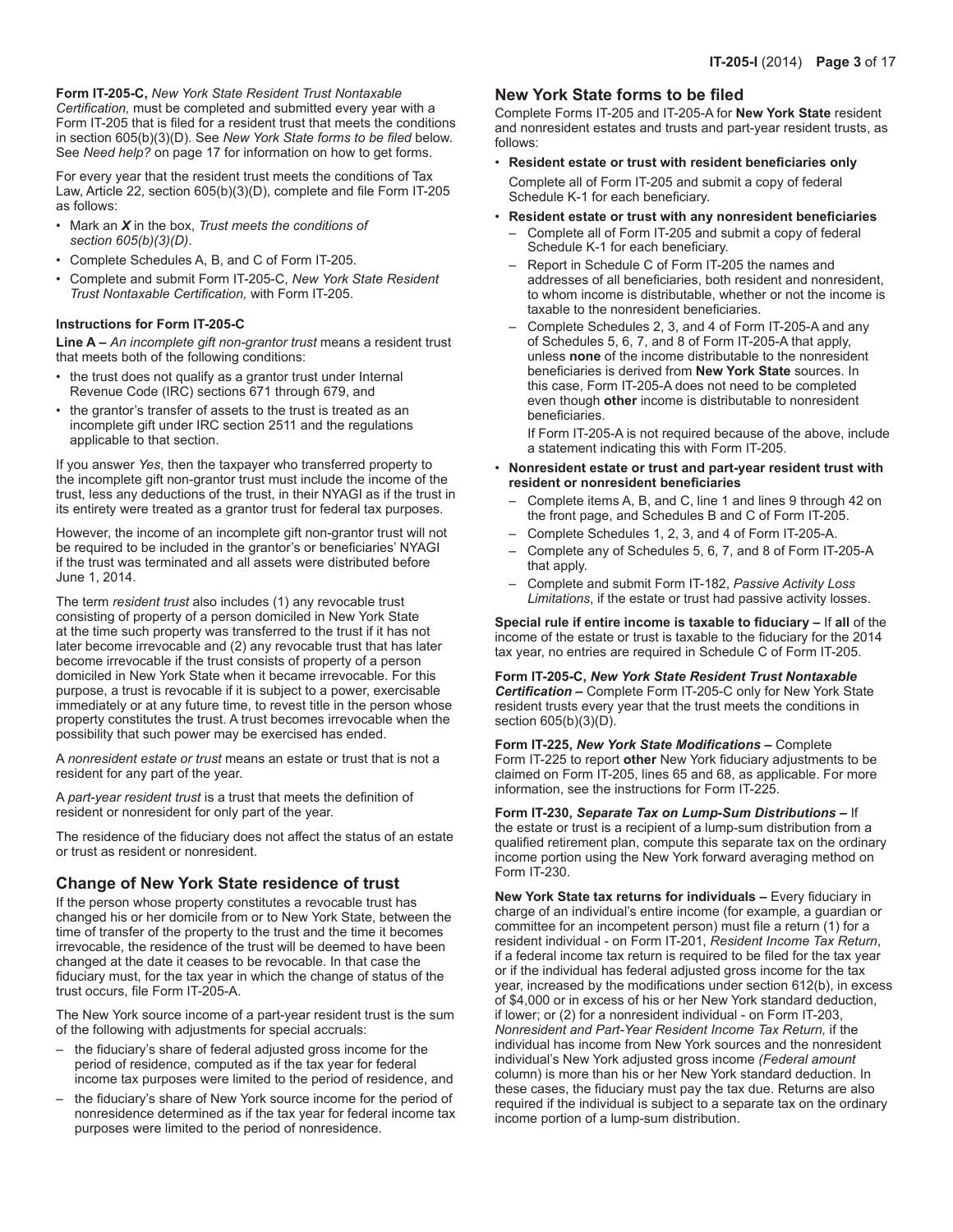#### **Page 4** of 17 **IT-205-I** (2014)

**Tax returns for decedents –** A return must be filed by the executor, administrator, or other representative of a taxpayer who died during the tax year. Use the form that would have been appropriate had the taxpayer lived. (See *New York State tax returns for individuals* on page 3 for requirements for filing.)

**Form ET‑90,** *New York State Estate Tax Return* **–** For estates of decedents whose date of death is after May 25, 1990, and before February 1, 2000. See the instructions for Form ET-90 for filing information on these estates.

**Form ET-706,** *New York State Estate Tax Return* **–** For estates of decedents whose date of death is on or after February 1, 2000, and before April 1, 2014.

**New York residents –** The estate of every individual whose date of death is on or after February 1, 2000, and before January 1, 2004, and who was a resident of New York State at the time of death must file a New York State estate tax return if the estate is required to file a federal estate tax return, Form 706.

For a date of death on or after January 1, 2004, and before April 1, 2014, the estate must file a New York State estate tax return if the total of the federal gross estate, plus the federal adjusted taxable gifts and specific exemption, exceeds \$1,000,000.

**New York nonresidents –** The estate of an individual whose date of death is on or after February 1, 2000, and before January 1, 2004, and who was **not** a resident of New York State at the time of death must file a New York State estate tax return if the estate includes real or tangible personal property having an actual situs in New York State, and the estate is required to file a federal estate tax return, either federal Form 706 or Form 706-NA.

The estate must also submit a completed Form ET-141, *New York State Estate Tax Domicile Affidavit.*

An estate of an individual who died on or after January 1, 2004, and before April 1, 2014, and who was either a resident or citizen of the United States at the time of death, must file a New York State estate tax return if the estate includes real or tangible personal property having an actual situs in New York State and the gross estate, plus federal adjusted taxable gifts and specific exemption, exceeds \$1,000,000.

An estate of an individual who died on or after January 1, 2004, and before April 1, 2014, and who was a nonresident of the United States and not a U.S. citizen at the time of death, must file a New York State estate tax return if the estate includes real or tangible personal property having an actual situs in New York State and is required to file a federal return.

**Form ET-706,** *New York State Estate Tax Return* **–** For estates of decedents whose date of death is on or after April 1, 2014.

**New York residents –** The estate of an individual whose date of death is on or after April 1, 2014, and who was a New York resident at the time of death must file a New York State estate tax return if the federal gross estate (increased by the amount of any gifts includible in his or her New York gross estate) exceeds the basic exclusion amount applicable to the date of death.

**New York nonresidents –** The estate of an individual whose date of death is on or after April 1, 2014, and who was **not** a New York resident at the time of death must file a New York State estate tax return if the federal gross estate (increased by the amount of any gifts includible in the New York gross estate) exceeds the basic exclusion amount applicable to the date of death, and the estate included any real or tangible property located in New York State.

For additional information, visit our Web site at *www.tax.ny.gov.*

### **Exempt trusts**

A trust that is taxable as a corporation for federal income tax purposes is exempt from New York State personal income tax under Article 22. A trust that, by reason of its purposes or activities, is exempt from federal income tax is exempt from tax under Article 22 (regardless of whether it is subject to federal and state income tax on unrelated business taxable income).

### **When to file Form IT-205**

For calendar‑year filers, the filing deadline is April 15, 2015. For returns filed for a period other than the calendar year, the due date is the 15th day of the fourth month following the close of the tax year.

The New York State filing deadline for a nonresident alien's estate or trust is the same as for federal purposes.

**Note:** The 2014 Form IT-205 may also be used for a tax year beginning in 2015 if:

- 1. The estate or trust has a tax year of less than 12 months that begins and ends in 2015; **and**
- 2. The 2015 Form IT-205 is not available by the time the estate or trust files its tax return. However, the estate or trust must show its 2015 tax year on the 2014 Form IT‑205, and incorporate any Tax Law changes that are effective for tax years beginning after December 31, 2014.

The current year tax forms are generally available by December 15th of that calendar year. Check the Tax Department Web site (at *www.tax.ny.gov)* for the current year's tax forms.

#### **Extension of time to file**

If the estate or trust cannot meet the filing deadline, ask for an extension of time by filing Form IT‑370‑PF, *Application for Automatic Extension of Time to File for Partnerships and Fiduciaries.* The time to file will be automatically extended for five months if the estate or trust files Form IT‑370‑PF on time and, if required, pays the tax the estate or trust owes with Form IT‑370‑PF.

**Internet application –** Extension requests may also be filed via the internet; access the Tax Department Web site for information or to submit an extension request.

If you use a delivery service other than the U.S. Postal Service to file an extension, use the private delivery address shown in the instructions for filing Form IT-370-PF.

### **Where to file**

If enclosing a payment (check or money order), mail your return and Form IT-205-V, *Payment Voucher for Fiduciary Income Tax Returns*, to:

#### **STATE PROCESSING CENTER PO BOX 15555 ALBANY NY 12212-5555**

If not enclosing a payment, mail your return to:

**STATE PROCESSING CENTER PO BOX 61000 ALBANY NY 12261-0001**

**Private delivery service –** See Publication 55, *Designated Private Delivery Services.*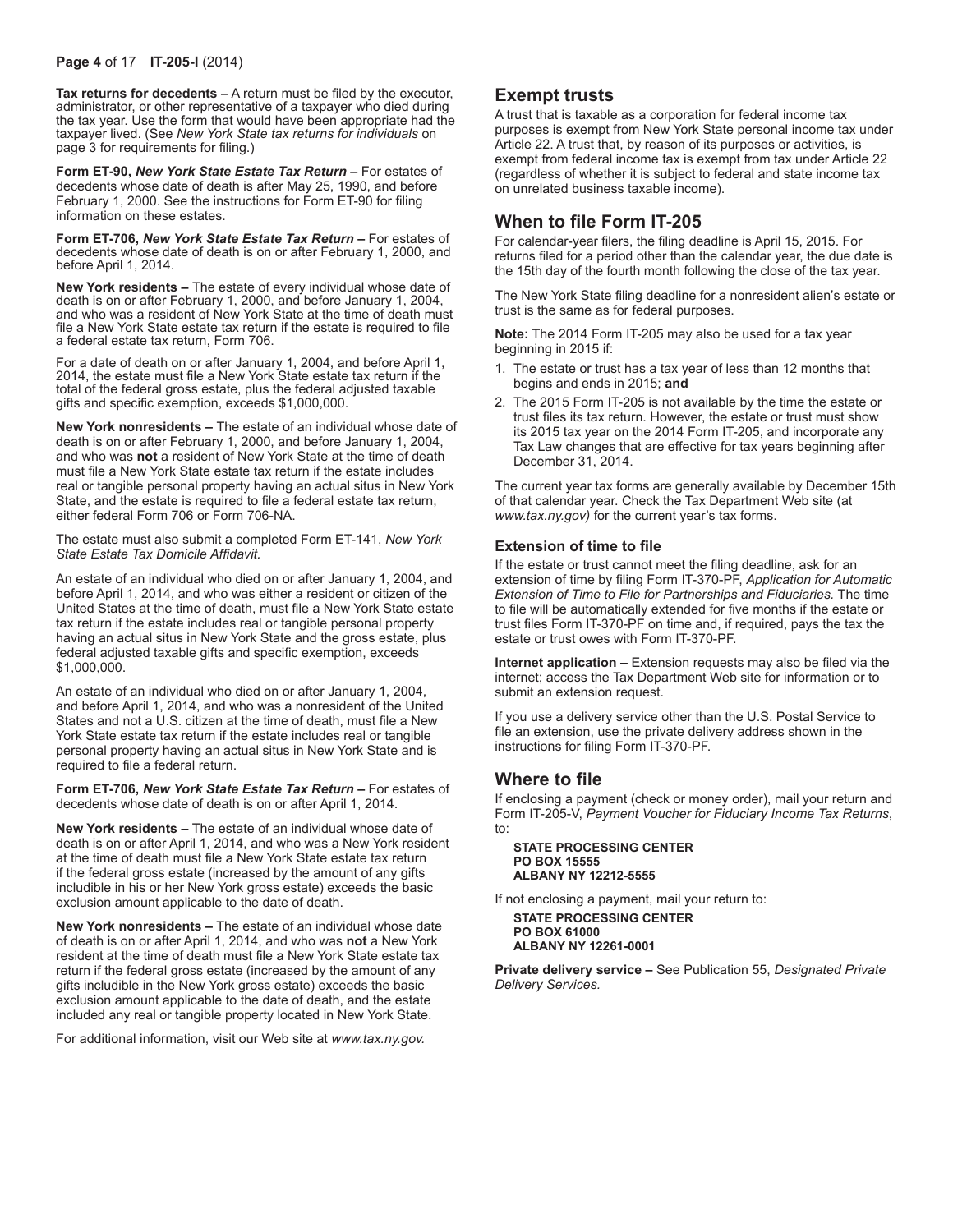# **Estimated income tax payments**

Generally, a trust or estate must pay estimated income tax if it expects to owe, after subtracting any withholding, estimated income tax paid with Forms IT-2663 and IT-2664, and credits, at least \$300 of New York State, New York City, or Yonkers income tax for 2015 and it expects the withholding, estimated income tax paid with Forms IT-2663 and IT-2664, and credits to be less than:

- 1. 90% of the tax shown on the 2015 tax return, **or**
- 2. 100% of the tax shown on the 2014 tax return (110% of that amount if the estate's or trust's New York adjusted gross income on that return is more than \$150,000, and less than ⅔ of the total federal gross income for 2014 or 2015 is from farming or fishing).

However, if the estate or trust did not file a 2014 tax return or that return did not cover all 12 months, item 2 above does not apply.

Estates (and any trusts that were treated as owned by the decedent and that received the residue of a decedent's estate under the will, or if no will is admitted to probate, were primarily responsible for paying debts, taxes, and other expenses of administration) are exempt from paying estimated income tax payments for the tax year of the decedent's death and the following tax year.

**Exceptions –** Generally, the estate or trust will not have to pay estimated tax if its 2015 income tax return will show (1) a tax refund, or (2) a tax balance due of less than \$300 for New York State, New York City, or Yonkers.

Use Form IT‑2106, *Estimated Income Tax Payment Voucher for Fiduciaries,* and instructions, Form IT‑2106‑I, to determine and pay any amount of estimated tax required.

**Payments of estimated tax treated as paid by the beneficiary (Tax Law section 685(c)(6)(D) or (F) election, as applicable) –**  Fiduciaries of both estates and trusts that pay estimated tax may elect to have any portion of estimated tax payments allocated to any of the beneficiaries. Fiduciaries making this election must file Form IT‑205‑T, *Allocation of Estimated Tax Payments to Beneficiaries,* to show the allocation of any estimated tax payment among the beneficiaries. **Note:** The fiduciary of an estate may make a section 685(c)(6)(F) election only for the last tax year of the estate. Amounts applied to each beneficiary should be reported on Form IT‑205‑T. Be sure to copy the name, address, and employer identification number of the estate or trust exactly as reported on Form IT‑205. Amounts applied to each beneficiary are treated as paid or credited to the beneficiary on the last day of the fiduciary's tax year and treated as a payment of estimated tax made by the beneficiary that would otherwise be due January 15, 2015. The fiduciary may make the election only if the Form IT‑205‑T is filed on or before the 65th day after the close of the fiduciary's tax year. An extension of time to file Form IT‑205 does not extend the filing deadline for Form IT‑205‑T.

### **Signature area**

**Sign and date Form IT-205 at the bottom. The return cannot be processed if it is not signed.**

**Enter the daytime telephone number including the area code.** This entry will enable the Tax Department to correct minor errors or omissions by calling rather than writing or sending back the return.

Keep a copy of the return for future reference. If someone prepares the return for the estate or trust, be sure to get a copy for the estate or trust records.

# **Third-party designee**

If you want to authorize another individual (third-party designee) to discuss this tax return with the New York State Tax Department, mark an *X* in the *Yes* box in the third-party designee area of your return. Also print the designee's name, phone number, and any five-digit number the designee chooses as his or her personal identification number (PIN). If you want to authorize the paid preparer who signed your return to discuss the return with the Tax Department, print the preparer's name in the space for the

designee's name and enter the preparer's phone number in the space for the designee's phone number. You do not have to provide the other information requested. If you do not want to authorize another person, mark an *X* in the *No* box.

If you mark the *Yes* box, you are authorizing the Tax Department to discuss with the designee any questions related to this return. You are also authorizing the designee to give and receive confidential taxpayer information relating to:

- this return, including missing information,
- any notices or bills arising from this filing that you share with the designee (they will not be sent to the designee),
- any payments and collection activity arising from this filing, and
- the status of your return or refund.

This authorization will not expire but will only cover matters relating to this return. If you decide to revoke this designee's authority at any time, call us (see *Need help?* on page 17).

You are not authorizing the designee to receive your refund, bind you to anything (including any additional tax liability), or otherwise represent you before the Tax Department. If you want someone to represent you or perform services for you beyond the scope of the third-party designee, you must designate the person using another method such as Form DTF-280, *Tax Information Authorization*, or a power of attorney.

# **Paid preparers**

Anyone you pay to prepare your return must sign it and fill in the other information in the paid preparer's area of your return. If someone prepares your return and does not charge you, that person should not sign it.

**Paid preparer's responsibilities –** Under the law, all paid preparers must sign and complete the paid preparer section of the return. Paid preparers may be subject to civil and/or criminal sanctions if they fail to complete this section in full.

When completing this section, you must enter your New York tax preparer registration identification number (NYTPRIN) if you are required to have one. Also, you must enter your federal preparer tax identification number (PTIN) if you have one; if not, you must enter your social security number.

# **Special depreciation – Section 612(g) of the Tax Law**

The estate or trust may elect to deduct depreciation not in excess of twice that allowed for federal purposes on certain property acquired before 1969 (see Form IT‑211‑I, *Instructions for Form IT-211, Special Depreciation Schedule*).

# **Accumulation distribution credit**

A beneficiary whose New York source income includes an accumulation distribution from a trust is allowed a tax credit on his or her New York State individual income tax return for their share of:

- New York State income taxes paid by the trust,\* and
- Any income tax imposed on the trust by another state, political subdivision within that state, or the District of Columbia on income sourced to the other jurisdiction.\* However, this credit cannot be more than the percentage of tax due determined by dividing the portion of the income taxable to the trust in the other jurisdiction and taxable to the beneficiary in New York by the beneficiary's total New York income.

The credit may not reduce the beneficiary's tax due to an amount less than would have been due if the accumulation distribution was excluded from their NYAGI. The beneficiary must submit a copy of the computation of their New York State accumulation distribution credit with their individual return.

\* These amounts should be provided to the beneficiary by the trust.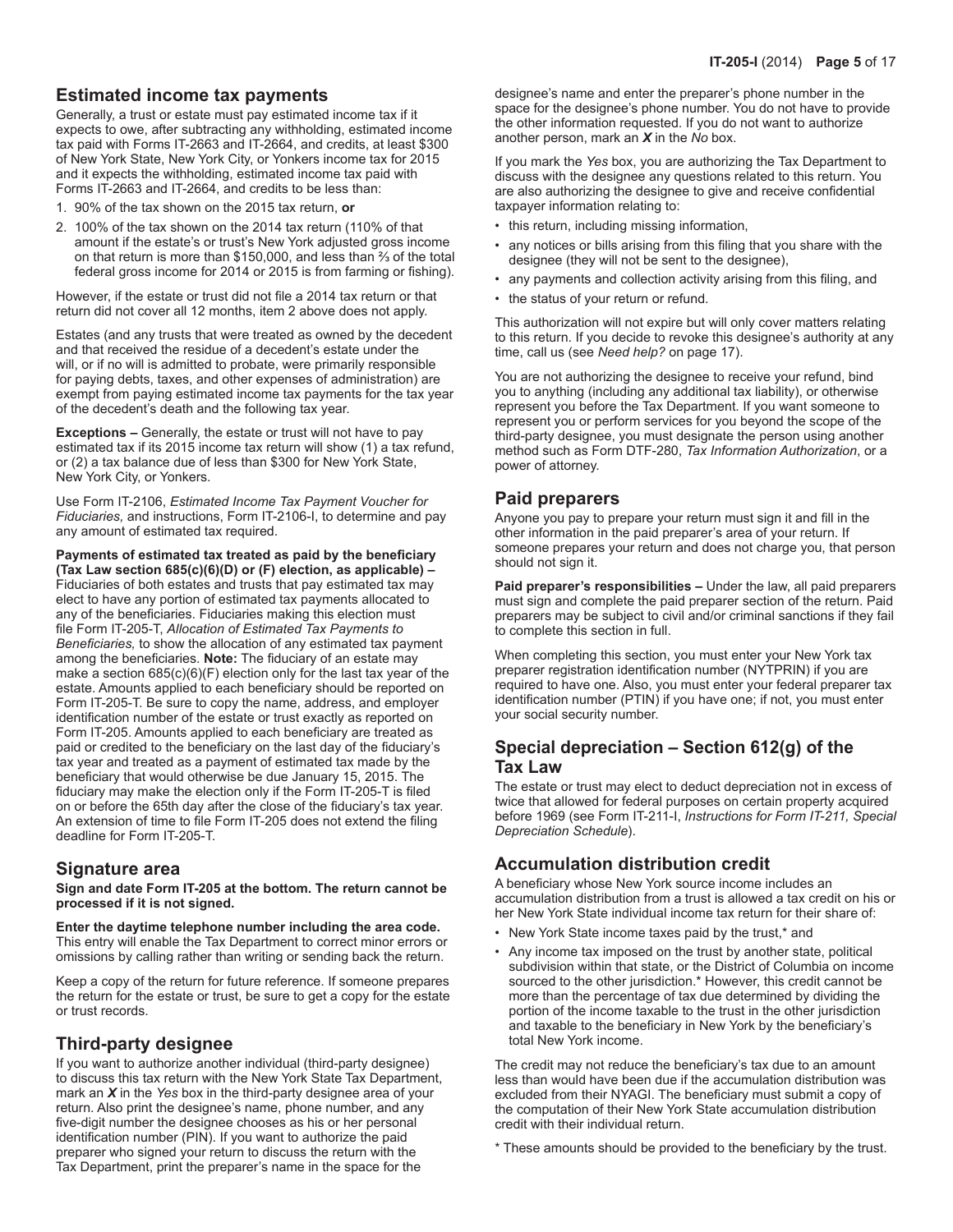### **Page 6** of 17 **IT-205-I** (2014)

If an accumulation distribution has been made, submit a copy of federal Schedule J (Form 1041) with the return of the trust and a statement showing the computation of the credit claimed with respect to each beneficiary involved.

### **Use of federal figures**

Income and deductions are to be entered as reportable for federal income tax purposes.

However, all items reported on Form IT‑205 or on statements or schedules submitted are subject to audit and revision by the Department of Taxation and Finance.

### **Whole dollar amounts**

See *Filling in your tax return* on page 7.

### **Penalties**

The law imposes penalties for failing to file a return or pay any tax when due, for making a false or fraudulent return, or for making a false certification. A penalty may be charged for not paying enough estimated tax or for not making the payments on time.

### **Accounting periods and methods**

The accounting period for which Form IT‑205 is filed and the method of accounting used are the same as for federal income tax purposes. If the tax year or method of accounting is changed for federal income tax purposes, the change applies similarly to the New York State fiduciary return.

### **Short tax year**

If a return for a period of less than 12 months is filed for federal income tax purposes, you must also file a short period return for New York State income tax purposes.

# **Specific instructions**

All information on Form IT‑205 should be for the calendar year January 1 through December 31, 2014, or for the fiscal year of the estate. If filing for a fiscal year or short year (less than 12 months), enter the month, day, and year the tax year began, and the month, day, and year that it ended at the top of the front page.

# **Type of entity**

In the upper left corner of Form IT-205, mark an *X* in the box(es) for the type of entity as shown on your federal Form 1041.

# **Electing small business trust (ESBT)**

Special federal rules apply when figuring the tax on the S portion of an electing small business trust. The S portion of an ESBT is the portion of the trust that consists of stock in one or more S corporations and is not treated as a grantor type trust. Compute the New York State tax on the S portion as determined for federal purposes (using the *New York State tax rate schedule* on page 10). Enter this amount on line 12. Compute the New York City tax on the S portion as determined for federal purposes using the New York City tax rate schedule on page 16. Enter this amount on line 20. Submit with Form IT-205 the federal tax computation for the S portion of the ESBT. When figuring the tax on the remaining (non-S) portion of the trust, disregard the S corporation items. If the ESBT consists entirely of stock in one or more S corporations, do not make any entries on lines 43-62 of Schedule A of Form IT-205.

#### Instead:

- enter the NYS tax (less any credits) on the S portion on line 12,
- enter the NYC tax (less any credits) on the S portion on line 20,
- submit with Form IT-205 the federal tax computation for the S portion of the ESBT, **and**
- complete the rest of Form IT-205.

### **Grantor type trusts**

A *grantor type trust* is a legal trust under applicable state law that is not recognized as a separate taxable entity for income tax purposes because the grantor or other substantial owners have not relinquished complete dominion and control over the trust. This can also apply to only a portion of a trust.

In general, a grantor trust is ignored for income tax purposes, and all of the income, deductions, etc., are treated as belonging directly to the grantor. This also applies to any portion of a trust that is treated as a grantor trust.

Use the same filing method used for federal purposes.

#### **Grantor type trusts not using an optional filing method for federal purposes**

The following instructions apply only to grantor type trusts that are not using an optional federal filing method.

If the entire trust is a grantor trust, complete the entity information at the top of Form IT-205 and Item G on the back of Form IT-205.

If only part of the trust is treated as a grantor trust, report on Form IT-205 only the part of the income, deductions, etc., that is taxable to the trust. Submit with Form IT-205 a copy of the attachment to federal Form 1041 that shows the amounts that are taxable directly to the grantor.

The income taxable to the grantor or another person, and the deductions and credits that apply to that income, must be reported by that person on his or her own income tax return.

File Form IT-205 for the grantor trust and the grantor's own income tax return separately. Do not submit a copy of Form IT-205 with the grantor's income tax return.

#### **Grantor type trusts using optional filing methods 1, 2, or 3 for federal purposes**

If the trust did not have to file federal Form 1041 because it chose an optional filing method, do not file Form IT-205. Follow the optional filing method instructions for federal purposes.

#### **Estimated tax payments on behalf of the grantor**

Use Form IT-2105, *Estimated Tax Payment Voucher for Individuals*, and its instructions, Form IT-2105-I, to determine and pay any amount of estimated tax on behalf of the grantor. Do not use Form IT-2106.

#### **Qualified Subchapter S Trust (QSST)**

For federal purposes, a QSST uses the same filing method as a grantor type trust not using an optional federal filing method. Use the same filing method for NYS tax purposes.

### **Name and address box**

Enter in the spaces at the top of the return the name of the estate or trust exactly as it appears on federal Form SS-4, the name and title of the fiduciary, and the address of the fiduciary. This is the mailing address for subsequent mailings from the Tax Department (such as refunds, notices, etc.). Also enter the employer identification number of the **estate or trust** exactly as it appears on federal Form SS-4, and the social security number of the decedent in the spaces provided to the right of the address box.

### **Initial return**

Mark an *X* in this box if this is the initial return for the estate or trust.

### **Final return**

Mark an *X* in this box if this is a final return because the estate or trust has terminated.

### **Amended returns or federal changes**

Generally, an amended return claiming credit for, or a refund of, an overpayment must be filed within three years from the date that the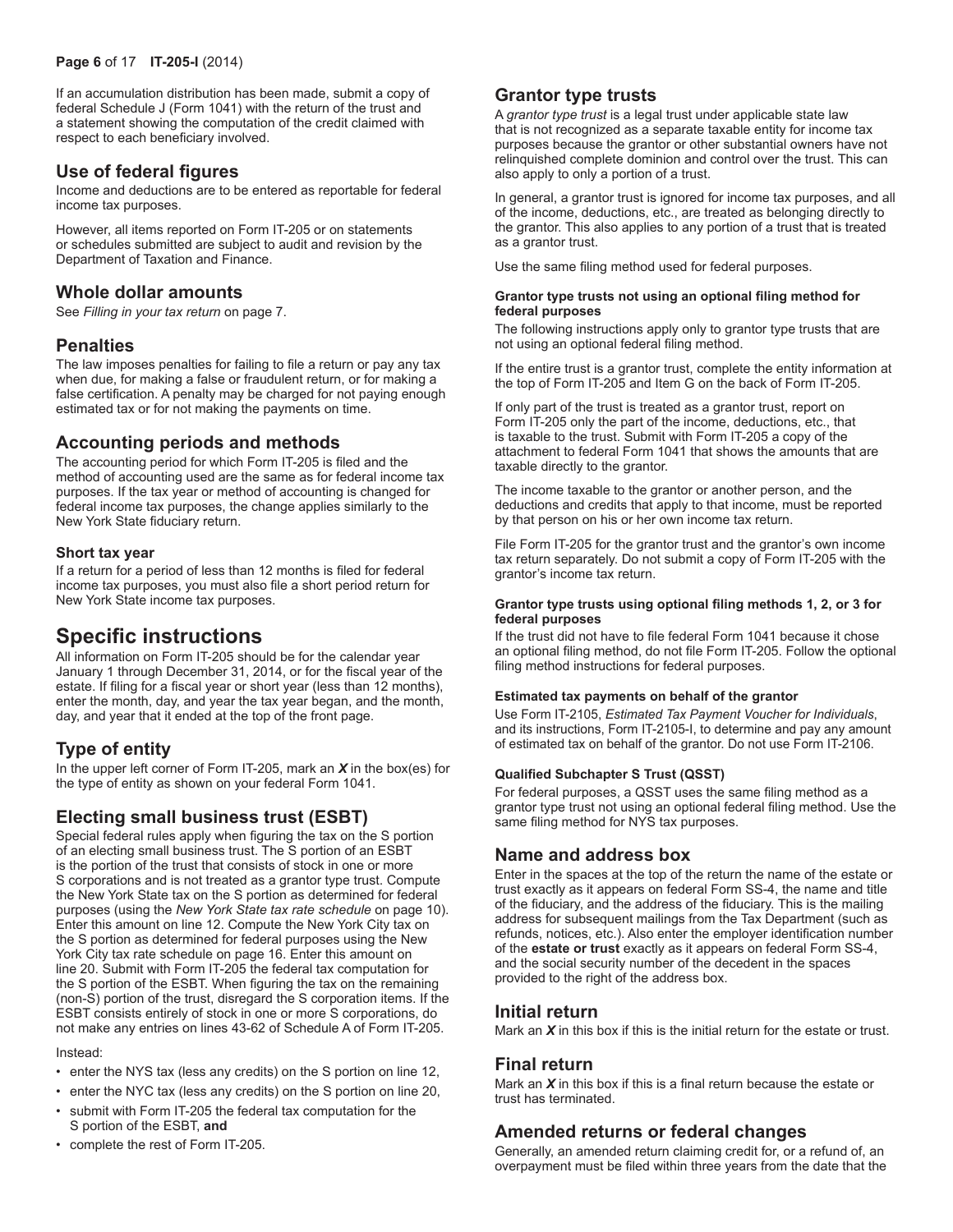original return was filed, or within two years of the date the tax was paid, whichever is later.

**Exception:** The fiduciary must file Form IT-205 (marking the *Amended return* box on the front) within 90 days of the date the federal return is amended if the fiduciary files an amended federal return showing a change in any of the following:

- taxable income,
- total taxable amount of capital gain or ordinary income portion of a lump-sum distribution,
- – shares of income distributable to the beneficiaries,
- amount of any claim of right adjustment, or
- amount of the estate's or trust's foreign tax credit affecting the computation of the resident credit for taxes paid to a province of Canada.

### **To amend the fiduciary's original Form IT-205:**

- mark the *Amended return* box;
- – complete the entire return;
- correct the appropriate lines with the new information; and
- refigure the estate's or trust's tax liability.

If the total tax on line 29 is larger on the amended return than on the original return, you generally should pay the difference with the amended return. However, you should adjust this amount if there is any increase or decrease in the total payments on line 37.

Submit a sheet that explains the reasons for the amendments and identifies the lines and amounts being changed on the return.

The fiduciary must also file an amended return to correct any error on the original state return and to report changes made by the Internal Revenue Service (IRS). Submit a signed statement indicating that you concede the federal audit changes. If you do not concede the federal audit changes, submit a signed statement explaining why.

**Note:** If the federal changes affect the distributable net income of the estate or trust, each beneficiary's share of any New York fiduciary adjustment that applies to the federal changes must be reported on Form IT‑201‑X, *Amended Resident Income Tax Return,* or Form IT‑203‑X, *Amended Nonresident and Part-Year Resident Income Tax Return,* as applicable.

# **Income distribution deduction**

Enter the total distribution of the estate or trust, from line 58 of Form IT‑205. This should also equal the amount entered on federal Form 1041, Schedule B, line 15, income distribution deduction. Please use whole dollars.

# **Number of beneficiaries**

Enter the number of beneficiaries of the estate or trust.

# **Special conditions for filing your 2014 fiduciary tax return**

If the estate or trust qualifies for one or more of the special conditions below, enter the specified 2-character code(s) on the return.

**Code A6 Build America Bond (BAB) interest –** Enter this code if the estate or trust included BAB interest in federal taxable income. For additional information, see TSB-M-10(4)I, *Treatment of Interest Income from Build America Bonds,* and Form IT-225 available on our Web site.

**Code E4 Nonresident aliens –** Enter this code if the estate or trust is a U.S. nonresident alien for federal income tax purposes and the estate or trust qualifies to file a federal income tax return on or before June 15, 2015 (the filing deadline for your New York State return is also June 15, 2015).

**Code P2 Protective claim –** If you are filing an amended Form IT-205 to file a *protective claim*, mark the *Amended return* box and enter code *P2* in the *Qualifying special conditions* box.

A *protective claim* is a refund claim that is based on an unresolved issue(s) that involves the Tax Department or another taxing jurisdiction that may affect your New York tax(es). The purpose of filing a protective claim is to protect any potential overpayment for a tax year for which the statute of limitations is due to expire.

**Code N3 Net operating loss –** If you are filing an amended Form IT-205 to report an *NOL carryback*, write *NOL* and the year of the loss at the top of your amended Form IT-205. Mark the *Amended return* box and enter code *N3* in the *Qualifying special conditions* box.

### **Submit all of the following with amended Form IT-205:**

- • A copy of your federal Form 1041 for the **loss year**. In addition, provide any schedules or statements that are related to your loss. If your NOL will have an effect on more than one tax year, this federal information must only be submitted with the amended return for the first carryback year.
- • A copy of your federal NOL computation, including federal Form 1045 and all related schedules. You do not have to include the alternative minimum tax NOL computation.
- • A copy of your original federal Form 1041 for the **carryback year**. No additional schedules/statements are required.
- • A copy of any federal documentation (if available) showing the IRS has accepted your NOL carryback claim.

**Note:** You must file amended Form IT-205 to claim an NOL carryback within three years from the date the loss year return was due (including any extensions).

# **Limitation on tax credit eligibility**

If the estate or trust (or an S corporation of which it was a shareholder, or partnership of which it was a partner) is convicted of an offense defined in New York State Penal Law Article 200 *(Bribery Involving Public Servants and Related Offenses)* or 496 *(Corrupting the Government),* or section 195.20 *(Defrauding the Government),* the estate or trust is not eligible for any tax credit allowed under Tax Law Article 9, 9-A, 32, or 33, or any business tax credit allowed under Tax Law Article 22. A *business tax credit allowed under Article 22* is a tax credit allowed to taxpayers under Article 22 that is substantially similar to a tax credit allowed to taxpayers under Article 9-A.

# **Important reminder to file a complete return**

You must complete all required schedules and forms that make up your return, and include all pages of those forms and schedules when you file. Submit **only** those forms and schedules that apply to your return, and be sure that you have made all required entries. Returns that are missing required pages or that have pages with missing entries are considered incomplete and cannot be processed, and may subject taxpayers to penalty and interest.

# **Filling in your tax return**

Please follow these guidelines:

- • Use black ink only (no red or other color ink or pencils) to print or type all entries.
- Do not write in dollar signs, commas, or decimal points when making entries.
- • When entering amounts on your return, enter **whole dollar amounts** only (zeros have been preprinted). Use the following rounding rules when entering your amounts; drop amounts below 50 cents and increase amounts from 50 to 99 cents to the next dollar. For example, \$1.39 becomes \$1 and \$2.50 becomes \$3.
- Mark an X to fill in boxes as appropriate. Do not use a check mark. Keep your Xs and numerals inside the boxes.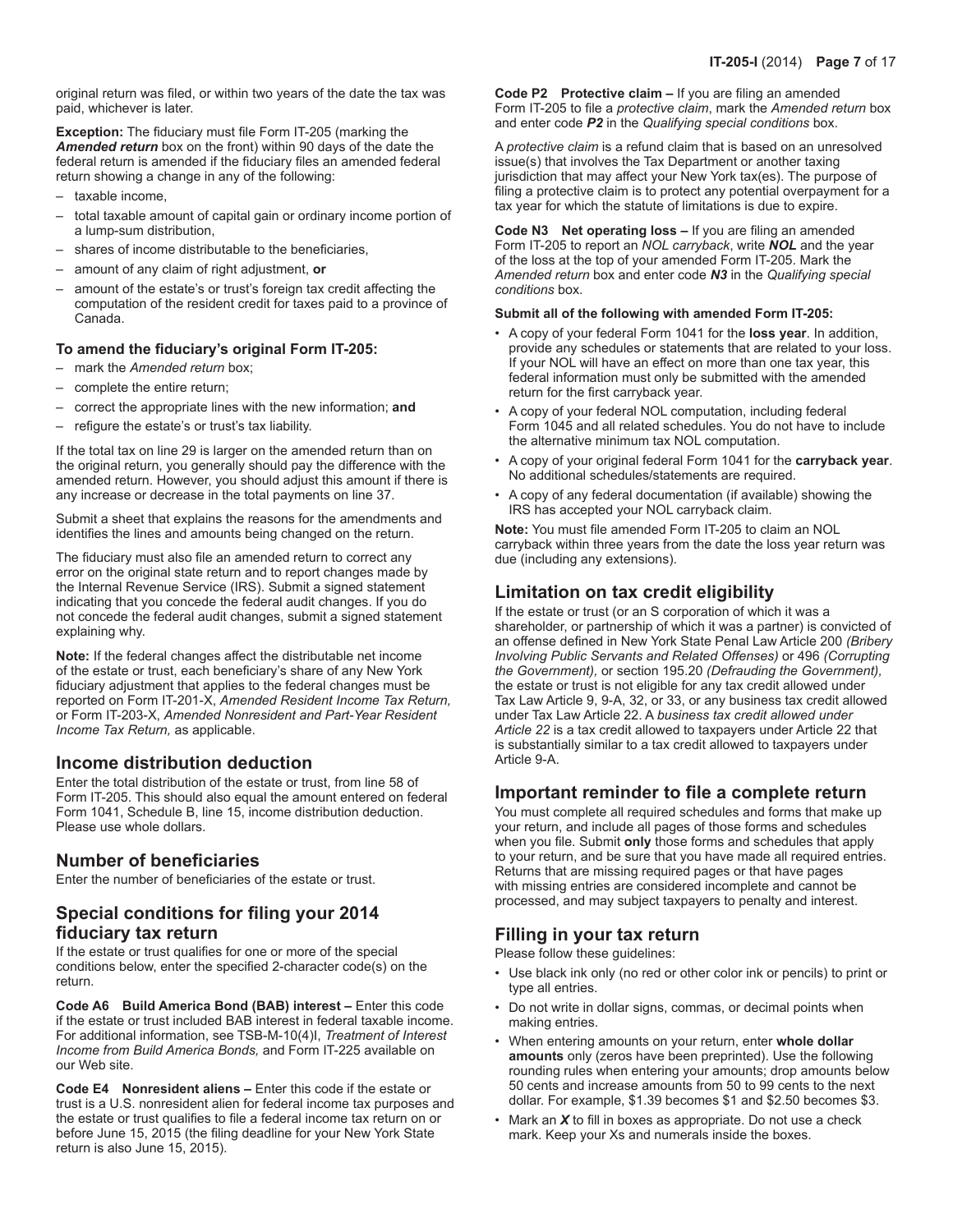### **Page 8** of 17 **IT-205-I** (2014)

• If you show a loss, place a minus sign in the box **immediately to the left** of the loss amount. Do not use [ ] brackets or parentheses.

# **Line instructions**

### **Items A, B, and C on front page**

Complete lines 1 through 42, if applicable, before completing items A, B, and C.

**Item A Resident estates and trusts –** Enter the total income from Form IT‑205, Schedule A, line 51. **Nonresident estates and trusts and part‑year resident trusts –** Enter the total income from Form IT‑205‑A, Schedule 4, line 22, column a.

**Item B Resident estates and trusts –** Enter your New York adjusted gross income from page 10, *NYAGI worksheet*, line 5. **Nonresident estates and trusts and part‑year resident trusts –**  Enter your New York adjusted gross income from Form IT‑205‑A‑I, *Instructions for Form IT-205-A,* page 2, *NYAGI worksheet*, line 5.

**Item C Nonresident estates and trusts and part-year resident trusts only –** Enter the amount from Form IT‑205‑A, Schedule 1, line 10, column a.

**Line 1 Federal taxable income of fiduciary resident estates and trusts –** Enter the amount of the taxable income of fiduciary as reported on Form IT‑205, Schedule A, line 62. **Nonresident estates and trusts and part-year resident trusts –** Enter the amount of the taxable income of fiduciary as reported on Form IT‑205‑A, Schedule 1, line 6, column a.

**Line 2 New York modifications relating to amounts allocated to principal –** The following amounts are to be added or subtracted on this line to the extent they are attributable to amounts that are not includable in federal distributable net income of the estate or trust (submit a statement giving full details):

**A Sales or dispositions of assets acquired before 1960 with greater state than federal bases –** When federally taxable gains are realized from the sale of certain assets that have higher adjusted bases for state tax purposes, subtraction adjustments must be made to reduce the gain for state tax purposes. State income tax laws prior to 1960 and currently existing state income tax laws about depletion can cause these differences in adjusted bases.

**If** federal taxable income included gain that was from **either:**

- • property that had a higher adjusted basis for New York State income tax purposes than for federal tax purposes on December 31, 1959 (or on the last day of a fiscal year ending during 1960); **or**
- property that was held in connection with mines, oil or gas wells, and other natural deposits and that had a higher adjusted basis for New York State income tax purposes than for federal tax purposes when sold;

**then** include as a subtraction on line 2, the **lesser of:**

- the gain itself **or**
- the difference in the adjusted bases.

**B Income earned before 1960 and previously reported to New York State –** Due to a different set of state income tax laws for any tax year ending before 1960 (and any fiscal tax year ending during 1960), income that is reportable for federal purposes for 2014 that was reported for New York State tax purposes then, is not subject to New York State tax again.

**If** any income (including annuity income) or gain was included in the 2014 federal taxable income that was properly reported as income to New York State prior to 1960 (or during a fiscal year ending in 1960) by **either:**

- • the estate or trust; **or**
- the decedent or estate or trust from whom the fiduciary acquired that income or gain;

**then** include that income or gain as a subtraction on line 2.

**C Wage and salary expenses allowed as federal credits but not as federal expenses –** The federal government allows certain wage and salary payments to others to be taken as credits against taxes instead of as expenses against income. New York State does not have comparable credits, but does allow the expenses.

**If** the estate or trust took a credit for which a deduction for wages and salary expenses is not allowed under IRC section 280C, **then** include the wage payments not deductible for federal purposes as a subtraction on line 2.

**D Gain to be subtracted from the sale of a new business investment reported on your federal income tax return – If** the estate or trust reported a capital gain on its federal income tax return from the sale of a new business investment that was issued before 1988 and was held at least six years, include 100% of that federal gain as a subtraction on line 2.

**E Percentage depletion – If** the estate or trust claimed a deduction on its federal return for percentage depletion on mines, oil and gas wells, and other natural deposits, **then** include as an addition on line 2 the amount deducted in figuring the federal taxable income of the estate or trust.

**Cost depletion –** New York State does not allow percentage depletion of natural resource holdings but does allow cost depletion.

**If** the estate or trust is making a New York addition for any percentage depletion deducted for property in determining its federal taxable income, **then:**

- compute the cost depletion that would be allowed on that property by IRC section 611 without any reference to either section 613 or 613-a of that code; **and**
- include that amount as a subtraction on line 2.

**F Special additional mortgage recording tax deduction – If** the estate or trust deducted special additional mortgage recording tax in computing its federal taxable income, and the special additional tax was paid before January 1, 1988, and in a prior year the estate or trust was allowed a New York State personal income tax credit for that tax, **then** include the amount deducted as an addition on line 2. Do not make the addition for the tax paid to record a mortgage on or after January 1, 2004, even if the estate or trust claimed a credit for that tax.

**G Special additional mortgage recording tax basis adjustment – If** property on which the estate or trust paid a special additional mortgage recording tax was sold or disposed of, and a special additional tax was paid before January 1, 1988, and in a prior year the estate or trust claimed a New York State personal income tax credit for that tax, **then** include as an addition on line 2 the amount, if any, of the federal basis of the property that was not adjusted to reflect the amount of credit allowed.

**H Sales or dispositions of assets acquired from decedents –**  In certain cases involving assets of decedents, the assets can acquire different basis for state and federal tax purposes. In those cases, adjustments in the gains or losses on the sales or disposition of those assets must eventually be made.

**If,** during the tax year, there was a sale or other disposition of any stocks, bonds, property, or other assets that had been either inherited or sold or disposed of directly by the estate of a decedent, **and** if the estate of the decedent who left behind those assets was not large enough to require the filing of a federal estate tax return, **and if** the executor or administrator of that estate had valued those assets for New York State purposes at less than their value for federal purposes, **then** include as an addition on line 2 the **difference between** (a) the gain or loss on that sale or disposition that you figured into the federal taxable income of the estate or trust for the tax year, and (b) the gain or loss that would have resulted if the executor or administrator had valued the assets for federal purposes at the same value that he or she valued them for New York State purposes.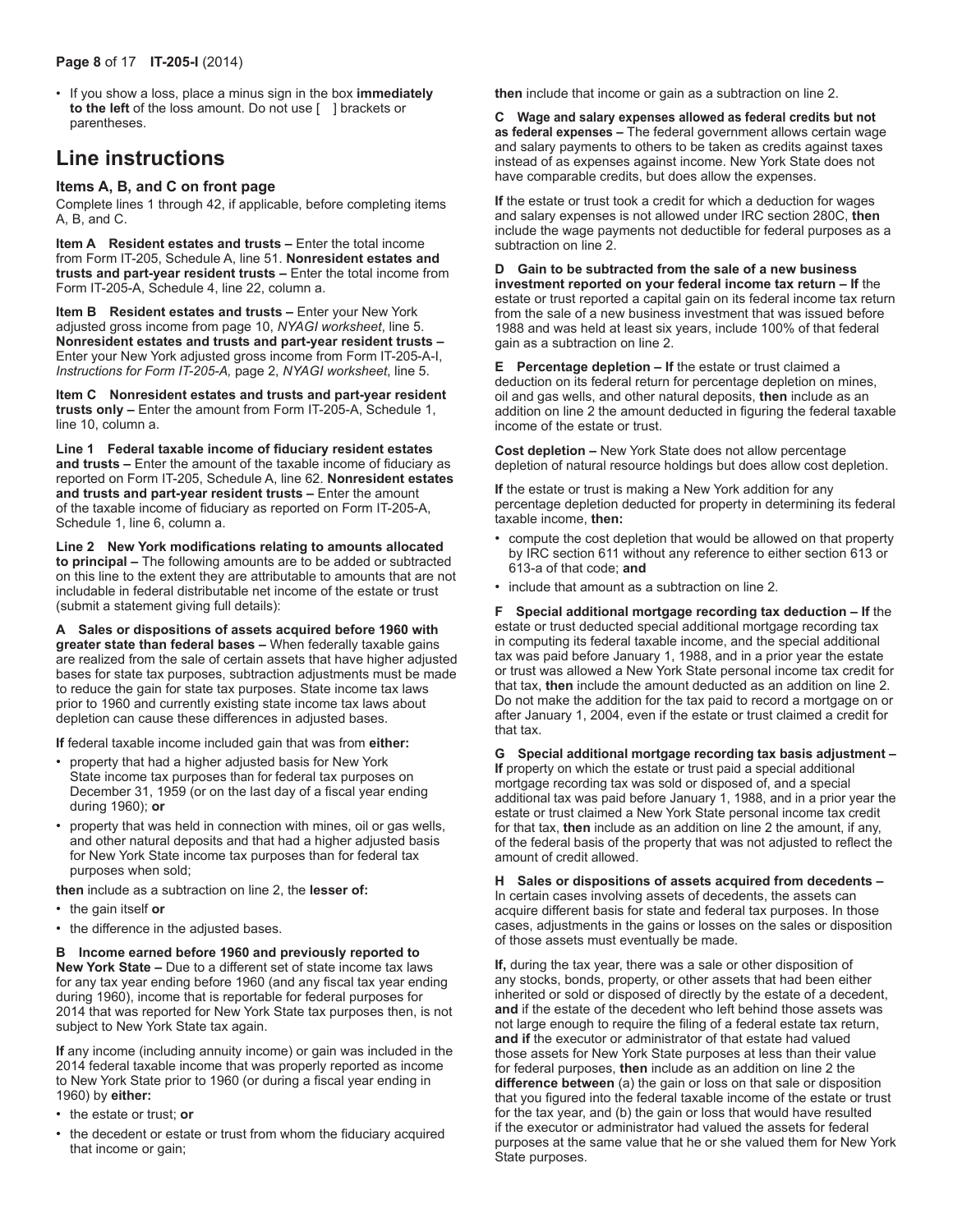This adjustment is not required for property acquired for decedents whose date of death was on or after February 1, 2000.

**Loss from the sale or disposition of property that would have been realized if a federal estate tax return had been required If** the estate or trust acquired property from a decedent and the property was valued by the executor of the estate in such manner where the estate was insufficient to require the filing of a federal estate tax return, **and** a loss on the sale would have been realized if a federal estate tax return had been required, **then** include as a subtraction on line 2 the amount of the loss that would have been realized.

This adjustment is not required for property acquired from decedents whose date of death was on or after February 1, 2000.

**I Special depreciation – If** the estate or trust made an election for tax years beginning before 1987 for special depreciation for:

- • research and development expenditures,
- • waste treatment facility expenditures,
- • air pollution control equipment expenditures, **or**
- acid deposition control equipment,

**then** include as an addition on line 2 any amount that was added to federal taxable income.

**Special depreciation expenditures –** The excess expenditures incurred in tax years beginning before 1987 in connection with depreciable, tangible business property located in New York State may be carried over to the following tax year or years and subtracted from federal taxable income for that year(s) if those expenses exceeded the New York taxable income of the estate or trust before the allowance of those expenditures.

**If** the estate or trust incurred such expenditures, **then** complete Form IT‑211, *Special Depreciation Schedule,* to figure the amount to include as a subtraction on line 2.

**J New business investment; deferral recognition – If in any tax** year beginning on or after January 1, 1982, and before 1988, the estate or trust chose to subtract all or a portion of a long term capital gain from federal taxable income because that amount had been reinvested in a new New York business, **and if** that reinvestment was sold in 2014, **then** include as an addition on line 2 the amount that had previously been subtracted.

**K Deductions attributable to safe harbor leases** (such a lease is a financial arrangement between either a corporation, partnership, or certain grantor trusts and a person, firm, estate, or trust to acquire and use an asset; the arrangement is allowed for federal tax purposes, but is not allowed for state tax purposes unless it involves mass transit vehicles) **– If,** in figuring the federal taxable income of the estate or trust, they took deductions attributable to a safe harbor lease (except for mass transit vehicles) made under an election provided for by IRC section 168(f)(8) as it was in effect for agreements entered into prior to January 1, 1984, **then** include those deductions as an addition on line 2 **and** see L below.

**Amount that was included in federal income because the IRC 168(f)(8) election was made – If** an amount was included in federal taxable income (except for mass transit vehicles) solely because the safe harbor election was made on the federal return of the estate or trust for agreements entered into before January 1, 1984, **then** include that amount as a subtraction on line 2.

**L Safe harbor leases; election for qualified leased property**  (see K above for a definition of safe harbor leases) **– If** the estate's or trust's financial matters in 2014 involved a safe harbor lease (except for mass transit vehicles) made under an election provided for by IRC section 168(f)(8) as it was in effect for agreements entered into prior to January 1, 1984, **then** the estate or trust must include as an addition on line 2 the income that they would have included in their federal taxable income if such an election had not been made.

**Amount that could have been excluded from federal taxable income had the IRC 168(f)(8) election not been made – If** an amount could have been excluded from federal taxable income

(except for mass transit vehicles) had the safe harbor election not been made on the federal return of the estate or trust for agreements entered into before January 1, 1984, **then** the estate or trust must include that amount as a subtraction on line 2.

### **M Accelerated cost recovery system (ACRS) deduction**

New York State does not allow ACRS depreciation for property placed in service inside or outside New York State during tax years 1981, 1982, 1983, and 1984. The estate or trust must figure its New York depreciation by using one of the methods provided for in IRC section 167 as it was in effect on December 31, 1980 (such as straight line, declining balance, etc.).

For property (except for property classified as IRC section 280F property) placed in service outside New York State for tax years beginning after 1984 but before 1994, New York did not allow ACRS or MACRS depreciation under IRC section 168. Instead, New York allowed the depreciation deduction that would have been allowed under IRC section 167 as it was in effect on December 31, 1980.

However, **if** the estate or trust claimed ACRS depreciation on its federal return for property not classified as IRC section 280F property and that property was placed in service **outside** New York State in tax years beginning after December 31, 1984, but before January 1, 1994 (including property on which ACRS depreciation was figured in accordance with the Federal Tax Reform Act of 1986), **then** the estate or trust may:

- – continue using the pre-1981 IRC section 167 depreciation on that property, making the applicable depreciation addition and subtraction, **or**
- – choose to switch to the IRC section 168 depreciation deduction.

An estate or trust choosing to switch to the IRC section 168 depreciation deduction is no longer responsible to make the New York depreciation addition and subtraction adjustments, since the estate or trust will now be allowed to claim the same depreciation as was claimed on the federal tax return for property placed in service outside New York State in tax years 1985 through 1993. If the estate or trust switches to IRC section 168 depreciation, the estate or trust must use IRC section 168 depreciation from this tax year forward, and must use it for all subject property owned by the estate or trust. For more information concerning this property, see TSB-M-99(1)I. This TSB-M is available on the Tax Department Web site.

**If** the estate or trust claimed ACRS depreciation on its federal return for:

- property placed in service during tax years 1981-1984 (other than IRC section 280F property), **or**
- property placed in service outside New York State during tax years 1985-1993 (other than IRC section 280F property), and it elects to continue using IRC section 167 depreciation,

**then** include on line 2 as an addition the amount that was deducted in figuring the federal taxable income.

**N Accelerated cost recovery property; year of disposition adjustment – If** the estate or trust disposed of property during 2014 that it depreciated for federal purposes using ACRS, **then** the estate or trust **must** complete Part 2 of Form IT‑399, *New York State Depreciation Schedule*, to figure the amount to include as an addition, or subtraction on line 2, depending on the total federal ACRS deduction claimed being less than or more than the total NY depreciation claimed.

**O Gain on property transferred to trust at less than fair market value – If** a trust sells or exchanges property at a gain not more than two years after the date of the initial transfer of the property in trust by the transferor, and the fair market value of the property at the time of the initial transfer in trust by the transferor exceeds the adjusted basis of such property immediately after the transfer, **then** include as an addition on line 2 the amount of any includable gain, reduced by any allowable deductions to that gain, where tax was imposed by IRC section 644, relating to sales or exchanges occurring on or before August 5, 1997.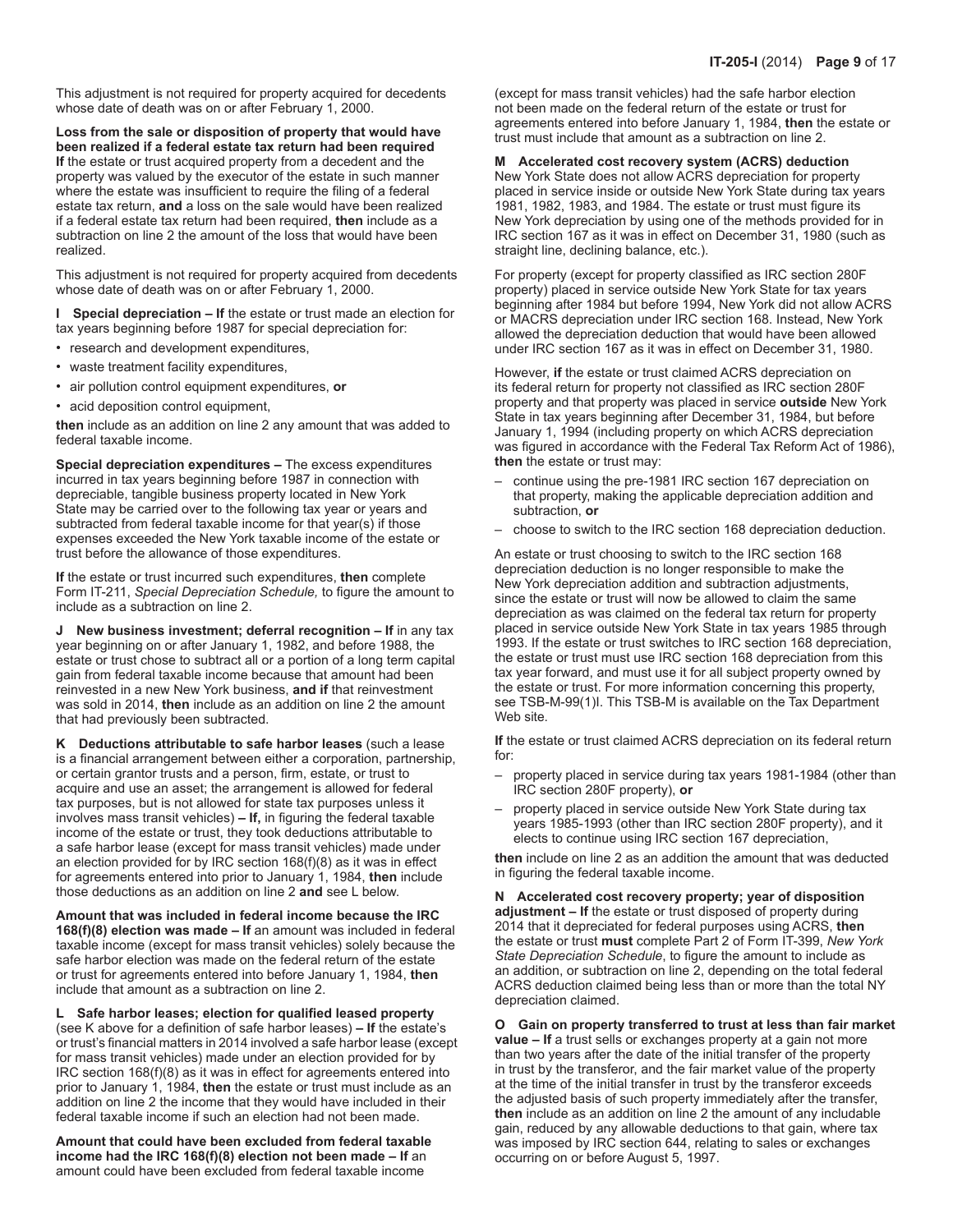**P Refund of the QEZE credit for real property taxes included in federal taxable income – If** the estate or trust included in its federal taxable income the amount of any refund of the QEZE credit for real property taxes, **then** include that amount as a subtraction on line 2.

**Q NOL deduction limitation –** For New York State income tax purposes, your federal NOL deduction is limited to your federal NOL deduction (from federal Form 1045) or your federal taxable income for the loss year computed without the NOL deduction, whichever is less. If the amount of your federal NOL deduction is less than your federal taxable income computed without the NOL deduction, you are allowed the same NOL deduction amount for New York State income tax purposes as claimed on your federal return.

**If** the amount of your federal NOL deduction is limited to your federal taxable income in the loss year computed without the NOL deduction, **then** include the amount computed as your New York NOL addition modification in Publication 145, *Net Operating Losses (NOLs) for New York State Resident Individuals, Estates, and Trusts, NOL Worksheet.*

**S corporation shareholders –** If the estate or trust is a shareholder of an S corporation, use the information below to determine the modification to be included on line 2 where the S corporation income, loss or deduction has been allocated to principal.

If the estate or trust is a shareholder of a federal S corporation for which the election to be a New York S corporation was in effect for the tax year, include any of the above additions and subtractions that apply to the estate's or trust's share of S corporation items of income, loss, or deduction, plus the addition required by section 612(b)(18) of the Tax Law. If the election to treat the corporation as a New York S corporation terminated during the tax year, the estate or trust must allocate the additions and subtractions. Obtain the estate's or trust's share of S corporation items of income, loss, and deduction from the S corporation.

If the estate or trust is a shareholder of an S corporation that was eligible to make the election to be a New York S corporation for the tax year but did not make the election, include only those additions required by sections 612(b)(19) and 612(b)(20) and the subtraction required by section 612(c)(22) of the Tax Law.

If the estate or trust was not eligible to make the election to treat its corporation as a New York S corporation because the corporation was not subject to Article 9-A franchise tax, include any of the above additions and subtractions that apply to estate's or trust's pro rata share of S corporation items of income, loss, or deduction.

**If** the estate or trust had a gain or loss recognized on its federal income tax return because of the disposition of stock or indebtedness of an S corporation, **and if** that S corporation did **not** have an election to treat the corporation as a New York S corporation in effect for any tax year beginning:

- after December 31, 1980, if taxable as a corporation under Article 9‑A (General Business Corporation Franchise Tax) of the Tax Law; **or**
- after December 31, 1996, if taxable as a corporation under Article 32 (Banking Corporation Franchise Tax) of the Tax Law;

**then** include on line 2 as an addition the increase in basis of stock or indebtedness that is due to the application of IRC sections 1376(a) (as in effect for tax years beginning before January 1, 1983) and 1367(a)(1)(A) and (B) for each tax year that the New York election was **not** in effect **and** include on line 2 as a subtraction the reduction in basis of stock or indebtedness that is due to the application of IRC sections 1376(b) (as in effect for tax years beginning before January 1, 1983) and 1367(a)(2)(B) and (C) for each tax year that the New York election was **not** in effect.

**Line 4 Fiduciary's share of New York fiduciary adjustment**  Enter on this line the total of the fiduciary's share of New York fiduciary adjustment from Form IT-205, Schedule C, column 5.

#### **Line 6 New York State tax**

**New York State tax rate schedule** (for line 6)

**If the amount on line 5 is:**

| over      |   | but<br>not over |   |  | Enter on line 6:  |                |              |                     |             |
|-----------|---|-----------------|---|--|-------------------|----------------|--------------|---------------------|-------------|
| \$<br>0   | S | 8,300           |   |  | 4%                |                |              | of amount on line 5 |             |
| 8.300     |   | 11,450          | S |  | 332 plus 4.5%     |                |              | of amount over      | \$<br>8,300 |
| 11,450    |   | 13,550          |   |  | 474 plus 5.25%    |                |              |                     | 11,450      |
| 13,550    |   | 20,850          |   |  | 584 plus 5.9%     | $\blacksquare$ | $\mathbf{u}$ | $\mathbf{u}$        | 13,550      |
| 20,850    |   | 78,400          |   |  | 1,015 plus 6.45%  | $\blacksquare$ | $\mathbf{u}$ | $\blacksquare$      | 20,850      |
| 78.400    |   | 209,250         |   |  | 4,727 plus 6.65%  | $\blacksquare$ | $\mathbf{u}$ | $\blacksquare$      | 78.400      |
| 209,250   |   | 1.046.350       |   |  | 13,428 plus 6.85% | $\mathbf{H}$   | $\mathbf{H}$ | $\mathbf{u}$        | 209,250     |
| 1,046,350 |   |                 |   |  | 70,770 plus 8.82% | $\mathfrak{c}$ | $\alpha$     | $\epsilon$          | 1,046,350   |
|           |   |                 |   |  |                   |                |              |                     |             |

#### **NYAGI worksheet**

Complete New York adjusted gross income (NYAGI) worksheet as follows:

|   | 1 Enter federal adjusted gross income (as computed<br>using federal Form 1041, line 15c instructions for<br>allowable miscellaneous deductions)                                                   |  |
|---|---------------------------------------------------------------------------------------------------------------------------------------------------------------------------------------------------|--|
|   | 2 Enter amount from Form IT-205, line 2                                                                                                                                                           |  |
| 3 | Enter the net amount of the fiduciary share of<br>additions and subtractions from Form IT-205.<br>Schedule B, lines 63 through 69, that relate to<br>the income reported on Form IT-205, lines 43 |  |
|   |                                                                                                                                                                                                   |  |
| 5 | New York adjusted gross income (line 1 and add<br>or subtract line 4; enter here and on Form IT-205.                                                                                              |  |

#### **Tax computation**

- • If *NYAGI worksheet,* line 5, is **\$104,600 or less,** compute the estate's or trust's New York State tax on the amount on Form IT-205, line 5, using the *New York State tax rate schedule* above. Enter the tax amount on Form IT-205, line 6.
- • If *NYAGI worksheet,* line 5, is **more than \$104,600,** the estate or trust must compute its tax using the appropriate tax computation worksheet below.

#### **Tax computation worksheet 1**

If *NYAGI worksheet*, line 5, is **more than \$104,600, but not more than \$1,046,350**, and the estate's or trust's taxable income from Form IT-205, line 5, is **\$209,250 or less**, the estate or trust must compute its tax using this worksheet.

| 1  | Enter the amount from NYAGI worksheet.                                                                                                |                                  |
|----|---------------------------------------------------------------------------------------------------------------------------------------|----------------------------------|
| 2  | Enter the estate's or trust's taxable income                                                                                          | 2                                |
| 3  | Multiply line 2 above by 6.65% (.0665)<br>(Stop: If the line 1 amount above is \$154,600<br>or more, skip lines 4 through 8 and enter | $3 \sim$                         |
| 4  | Enter the estate's or trust's New York State tax<br>on the line 2 amount above from the New York                                      | 4                                |
| 5. |                                                                                                                                       | $5 \quad \overline{\phantom{1}}$ |
| 6  | Enter the excess of line 1 over $$104,600$                                                                                            | 6 — 1                            |
| 7  | Divide line 6 by \$50,000 and round the result                                                                                        |                                  |
| 8  |                                                                                                                                       | 8                                |
| 9  | Add lines 4 and 8. Enter here and on                                                                                                  | 9                                |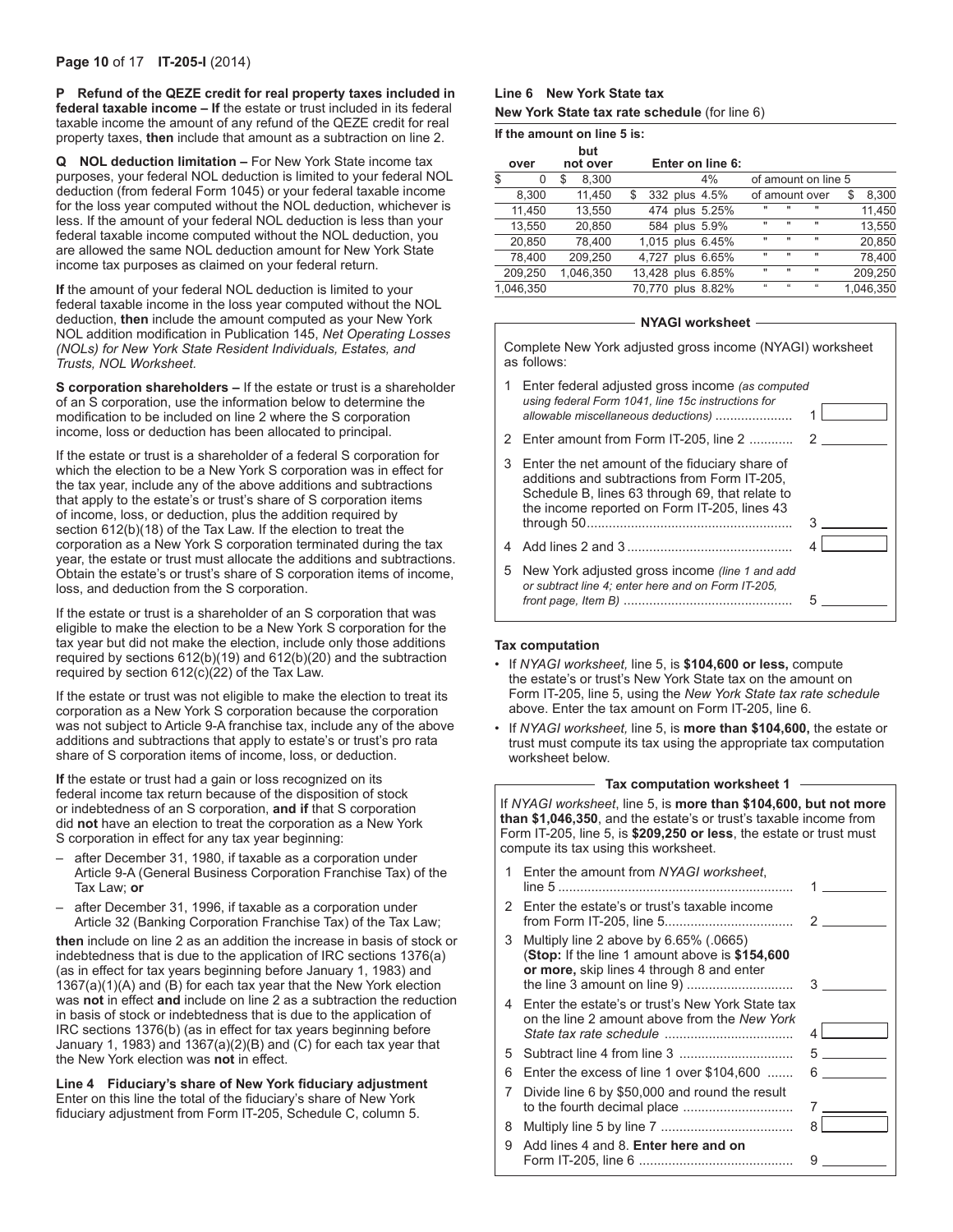|    | Tax computation worksheet 2                                                                                                                                                                                                                                     |           |  |  |  |  |  |  |
|----|-----------------------------------------------------------------------------------------------------------------------------------------------------------------------------------------------------------------------------------------------------------------|-----------|--|--|--|--|--|--|
|    | If NYAGI worksheet, line 5, is more than \$209,250, but not more<br>than \$1,046,350, and the estate's or trust's taxable income from<br>Form IT-205, line 5, is <b>more than \$209,250</b> , the estate or trust<br>must compute its tax using this worksheet. |           |  |  |  |  |  |  |
| 1  | Enter the amount from NYAGI worksheet.                                                                                                                                                                                                                          |           |  |  |  |  |  |  |
| 2  | Enter the estate's or trust's taxable income                                                                                                                                                                                                                    |           |  |  |  |  |  |  |
| 3  | Multiply line 2 above by 6.85% (.0685)<br>(Stop: If the line 1 amount above is \$259,250)<br>or more, skip lines 4 through 10 and enter                                                                                                                         | 3         |  |  |  |  |  |  |
| 4  | Enter the estate's or trust's New York State tax<br>on the line 2 amount above from the New York                                                                                                                                                                | 4         |  |  |  |  |  |  |
| 5  |                                                                                                                                                                                                                                                                 | 5         |  |  |  |  |  |  |
| 6  |                                                                                                                                                                                                                                                                 | 487<br>61 |  |  |  |  |  |  |
| 7  |                                                                                                                                                                                                                                                                 |           |  |  |  |  |  |  |
| 8  | Enter the excess of line 1 over \$209,250                                                                                                                                                                                                                       | 8 — 1     |  |  |  |  |  |  |
| 9  | Divide line 8 by \$50,000 and round the result<br>to the fourth decimal place                                                                                                                                                                                   | 9         |  |  |  |  |  |  |
| 10 |                                                                                                                                                                                                                                                                 | 10        |  |  |  |  |  |  |
| 11 | Add lines 4, 6, and 10. Enter here and on                                                                                                                                                                                                                       | 11        |  |  |  |  |  |  |
|    | Tax computation worksheet 3                                                                                                                                                                                                                                     |           |  |  |  |  |  |  |

If *NYAGI worksheet*, line 5, is **more than \$1,046,350,** the estate or trust must compute its tax using this worksheet. 1 Enter the amount from *NYAGI worksheet*, line 5 ............................................................... 1 2 Enter the estate's or trust's taxable income from Form IT-205, line 5................................... 2

- 3 Multiply line 2 above by 8.82% (.0882) (**Stop:** If the line 1 amount above is **\$1,096,350 or more,** skip lines 4 through 10 and enter the line 3 amount on line 11) ........................... 3 4 Enter the estate's or trust's New York State tax on the line 2 amount above from the *New York State tax rate schedule* ................................... 4 5 Subtract line 4 from line 3 ............................... 5 6 If line 2 is **\$209,250 or less**, enter \$487 on line 6. If line 2 is **more than \$209,250**, enter \$905 on line 6. .............................................................. 6 7 Subtract line 6 from line 5 ............................... 7 8 Enter the excess of line 1 over \$1,046,350 .... 8 9 Divide line 8 by \$50,000 and round the result to the fourth decimal place .............................. 9 10 Multiply line 7 by line 9 .................................... 10
- 11 Add lines 4, 6, and 10. **Enter here and on**  Form IT-205, line 6........................................... 11

**Line 7 –** Enter on line 7 the amount of New York State tax on the capital gain portion of the estate's or trust's lump-sum distribution from Form IT‑230, Part 2, line 2. Submit Form IT‑230 with the fiduciary return (Form IT‑205).

**Line 9 Allocated New York State tax –** Enter the amount from Form IT‑205‑A, Schedule 1, line 13, if a nonresident estate or trust or a part-year resident trust.

If the estate or trust used Form IT‑230, Part 2, to figure the tax on the capital gain portion of the estate's or trust's lump-sum distribution, mark an *X* in the box at line 9. Submit Form IT-230 with the fiduciary return.

### **Line 10 State credits**

Enter on this line the total of all nonrefundable state credits. Submit all applicable credit forms.

### **New York State nonrefundable, non-carryover credits:**

- resident credit (Forms IT-112-R and IT-112-C)
- accumulation distribution credit (submit computation)
- defibrillator credit (Form IT-250)
- QEZE tax reduction credit (Form IT-604)

### **New York State nonrefundable, carryover credits:**

- investment credit (Form IT-212)
- FSI investment tax credit (Form IT-252)
- EZ investment tax credit and EZ employment incentive credit (Form IT-603)
- FSI EZ investment tax credit and FSI EZ employment incentive credit (Form IT-605)
- – EZ wage tax credit (Form IT-601)
- ZEA wage tax credit carryover (Form IT-601.1)
- – EZ capital tax credit (Form IT‑602)
- QETC capital tax credit (Form DTF-622)
- employment of persons with disabilities credit (Form IT-251)
- alternative fuels credit (Form IT-253)
- residential fuel oil storage tank credit carryover (submit computation)
- green building credit (Form DTF-630)
- low-income housing credit (Form DTF-624)
- long-term care insurance credit (Form IT-249)
- special additional mortgage recording tax credit (Form IT-256)
- credit for taxicabs and livery service vehicles accessible to persons with disabilities for purchases or costs incurred before January 1, 2011 (Form IT-239)
- rehabilitation of historic properties credit (Form IT-238)
- Empire State commercial production credit (Form IT-246)
- Empire State film post-production credit (Form IT-261)
- credit for taxicabs and livery service vehicles accessible to persons with disabilities for costs incurred on or after January 1, 2011 (Form IT-236)
- alternative fuels and electric vehicle recharging property credit (Form IT-637)
- temporary deferral nonrefundable payout credit (Form IT-501)

**Line 11 Resident estate or trust:** Subtract line 10 from line 8. Enter the result on line 11. **Nonresident estate or trust or part-year resident trust:** Subtract line 10 from line 9. Enter the result on line 11. If the result is less than zero, enter *0*; do not enter a negative number.

**Line 12 State separate tax on lump-sum distributions and other addbacks –** Enter the amount of any separate tax on lump-sum distributions due from Form IT‑230 (submit form). If the credit under section 620‑A is claimed, enter the amount of separate tax on lump-sum distributions due after allowance of the credit and submit Form IT‑112.1, *New York State Resident Credit Against Separate Tax on Lump-Sum Distributions*. Enter any New York State tax on the S portion of an electing small business trust (ESBT). Also enter on this line any amount of addback of the following credits. Submit all applicable credit forms.

- investment credit on early dispositions (Form IT-212)
- empire zone (EZ) investment credit on early dispositions (Form IT-603)
- resident credit for taxes paid to a province of Canada (Form IT-112-C)
- alternative fuels credit on early dispositions (for trusts only) (Form IT-253)
- farmers' school tax credit on early dispositions (Form IT-217)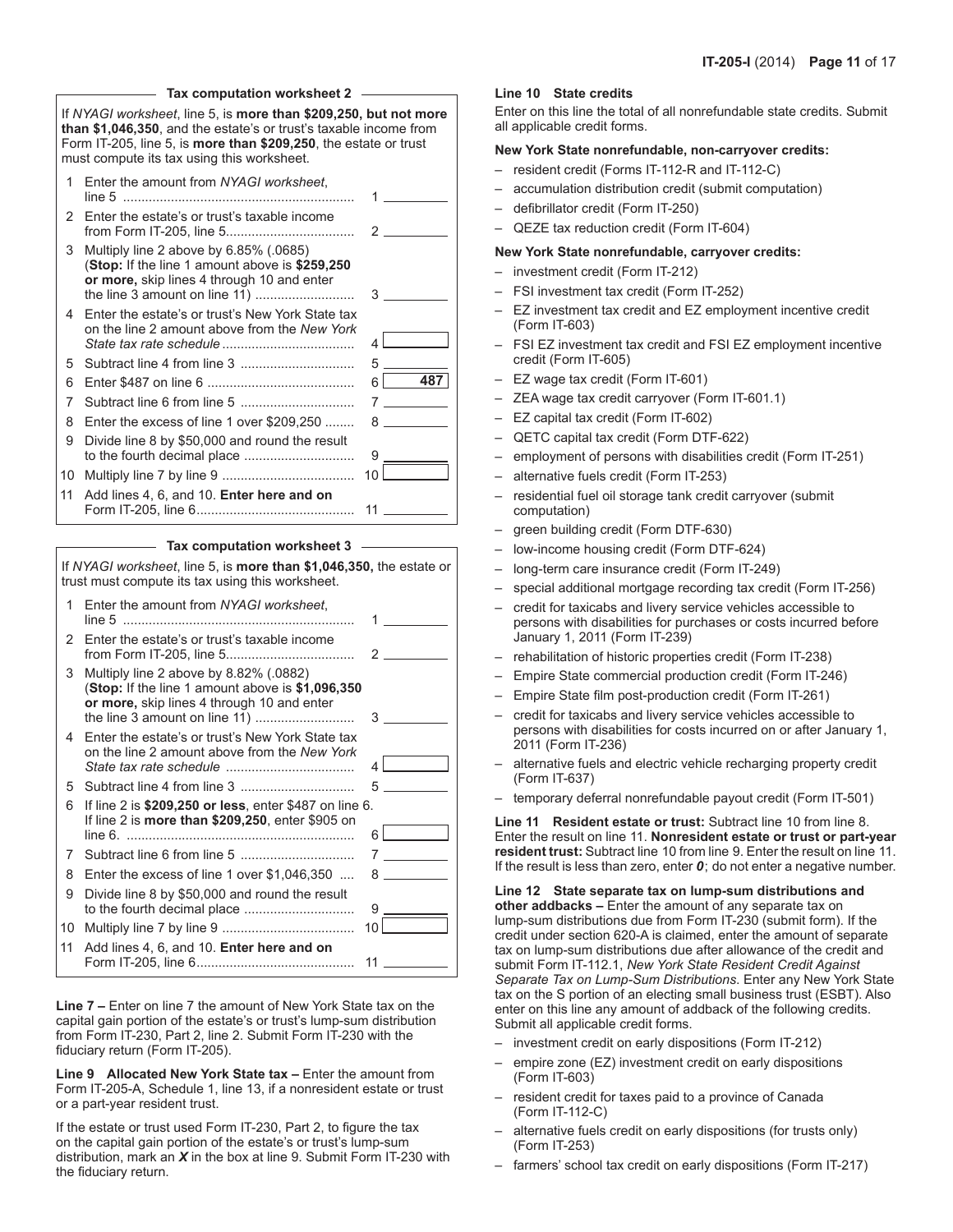### **Page 12** of 17 **IT-205-I** (2014)

- investment credit financial services industry on early dispositions (Form IT-252)
- EZ investment financial services industry on early dispositions (Form IT-605)
- – EZ capital tax credit recapture (Form IT-602)
- qualified emerging technology company (QETC) capital tax credit on early dispositions (Form DTF-622)
- qualified empire zone enterprise (QEZE) credit for real property taxes (Form IT-606)
- low-income housing credit (Form DTF-626)
- brownfield redevelopment tax credit (Form IT-611/Form IT-611.1)
- remediated brownfield real property tax credit (Form IT-612)
- environmental remediation insurance credit (Form IT-613)
- rehabilitation of historic properties credit (Form IT-238)
- excelsior jobs program credit (Form IT-607)
- economic transformation and facility redevelopment program tax credit (Form IT-633)
- Empire State jobs retention program credit (Form IT-634)
- alternative fuels and electric vehicle recharging property credit (Form IT-637)
- real property tax credit for manufacturers (Form IT-641)

#### **Addbacks worksheet**

**Note:** Complete this worksheet **only if** you have any of the addbacks listed above in order to determine the amount to enter on line 12.

|   |                                                              | $1 \quad \cdots \quad \cdots$ |
|---|--------------------------------------------------------------|-------------------------------|
|   | Amount entered on                                            |                               |
| 3 | Amount entered on                                            |                               |
| 4 | Subtract line 3 from line 2                                  |                               |
| 5 | Subtract line 4 from line 1                                  |                               |
| 6 | Enter separate tax on lump-sum<br>distributions (see line 12 |                               |
| 7 | Add lines 5 and 6 and enter the                              |                               |

**Line 13 –** This line does not apply to the current tax year and therefore has been shaded.

**Line 14 –** Add lines 11 and 12 if the result is less than zero, enter *0;* do not enter a negative number.

**Lines 15a through 23 New York City taxes and credits –** These lines refer only to New York City taxes and credits. General and specific instructions for these lines are on pages 14, 15, and 16.

**Lines 24 –** This line does not apply to the current tax year and therefore has been shaded.

**Lines 25, 26, and 27 Yonkers taxes –** These lines refer only to Yonkers tax. General and specific instructions for these lines are on pages 14, 15, and 16.

**Line 28 Sales or use tax –** Enter sales or use tax due. See *Sales or use tax* on page 16.

**Line 29 –** Add lines 14 and 23 through 28; if the result is less than zero, enter *0;* do not enter a negative number.

**Line 30 –** Enter estimated tax payments. Also enter the amount you paid with Form IT‑370‑PF, *Application for Automatic Extension of Time to File for Partnerships and Fiduciaries.* Also include any amounts of estimated income tax paid with Form IT-2663, *Nonresident Real Property Estimated Income Tax Payment Form*, and Form IT-2664, *Nonresident Cooperative Unit Estimated Income* 

*Tax Payment Form.* You can check your balance and reconcile your estimated income tax account by going to our Web site, or by writing to us at:

NYS TAX DEPARTMENT ESTIMATED TAX UNIT W A HARRIMAN CAMPUS ALBANY NY 12227-0822

**Line 31 –** If the fiduciary makes the election under Tax Law section 685(c)(6)(D) or (F) to have any portion of an estimated tax payment treated as a payment of estimated tax made by a beneficiary or beneficiaries, enter the amount on line 31.

The estimated tax payment allocated to beneficiaries is treated as having been distributed on the last day of the preceding tax year. If the election is made, Form IT‑205‑T must be filed on or before the 65th day after the close of the fiduciary's tax year.

Form IT‑205‑T, *Allocation of Estimated Tax Payments to Beneficiaries,* shows the amounts to be allocated to each beneficiary. Failure to file Form IT‑205‑T on or before March 6, 2015, will result in an invalid election. For more information, see the instructions for Form IT‑205‑T. Submit Form IT‑205‑T with your return only if you are making the section 685(c)(6)(D) or (F) election, as applicable, with Form IT‑205. If you have already filed Form IT‑205‑T, **do not** submit a copy with your return.

### **Line 33 Refundable credits**

If the estate or trust is claiming a refund of one or more of the refundable credits listed below, identify each credit being claimed and its amount in the box labeled *Identify* on line 33, and include the amount(s) of the refundable credit(s) in the total for line 33. If you need more room, make a list showing each credit and its amount and submit the list with your fiduciary return. Submit all applicable credit forms.

- – investment credit refund (ICR) (Form IT‑212)
- – farmers' school tax credit (Form IT-217)
- investment credit financial services industry refund (Form IT‑252)
- – empire zone wage tax credit (Form IT‑601)
- empire zone investment and employment incentive tax credit (Form IT-603)
- empire zone investment tax credit financial services industry (Form IT‑605)
- qualified emerging technology company employment credit (Form DTF-621)
- qualified empire zone enterprise (QEZE) credit for real property taxes (Form IT‑606)
- total New York State, New York City, and Yonkers claim of right credits (Form IT‑257)
- Empire State film production credit (Form IT-248)
- brownfield redevelopment tax credit (Form IT-611/Form IT-611.1)
- remediated brownfield real property tax credit (Form IT-612)
- environmental remediation insurance credit (Form IT-613)
- special additional mortgage recording tax credit (Form IT-256)
- security officer training tax credit (Form IT-631)
- conservation easement credit (Form IT-242)
- biofuel production credit (Form IT-243)
- clean heating fuel credit (Form IT-241)
- Empire State commercial production credit (Form IT-246)
- Empire State film post-production credit (Form IT-261)
- excelsior jobs program credit (Form IT-607)
- economic transformation and facility redevelopment program tax credit (Form IT-633)
- Empire State jobs retention program credit (Form IT-634)
- New York youth works tax credit (Form IT-635)
- Beer production credit (Form IT-636)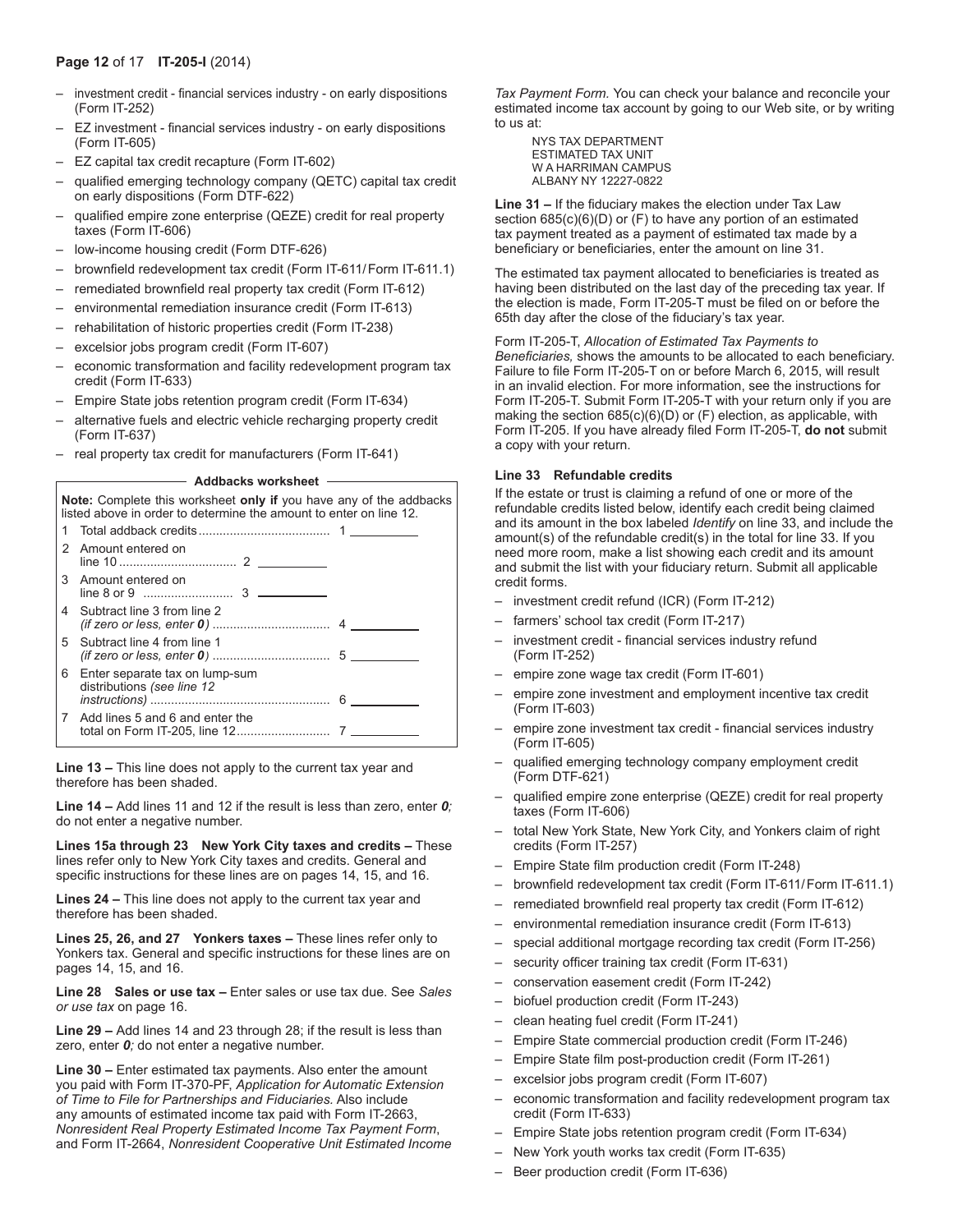- temporary deferral refundable payout credit (Form IT-502)
- – START-UP NY tax elimination credit (Form IT-638)
- START-UP NY telecommunication services excise tax credit (Form IT-640)

**Note:** You must supply the START-UP NY business *Certificate of Eligibility* number and year of tax benefit period in which the credit is being claimed if you are passing through the credit or income for the START-UP NY business activity to your beneficiaries.

- real property tax credit for manufacturers (Form IT-641)
- – minimum wage reimbursement credit (Form IT-639)

### **Lines 34, 35, and 36 Total New York State, New York City and Yonkers tax withheld**

Enter on the appropriate line, the total New York State, New York City, and Yonkers tax withheld from:

- federal Form(s) W-2,
- federal Form(s) 1099-R,
- federal Form(s) 1099-G, and
- New York State lottery distributions (submit federal Form W-2G).

Submit these forms with your return.

**Lines 38 through 41 –** The New York State, New York City, and Yonkers income tax liabilities are combined into a single amount of tax due or overpayment on Form IT‑205. One check will be issued for the amount of a refund due, or the overpayment (or part of it) may be credited to the estate's or trust's 2015 estimated income taxes.

If the combined amount of New York State, New York City, and Yonkers tax liability results in a balance due, submit one check or money order payable to *NY State Income Tax* with the fiduciary return and Form IT-205-V. A balance due of more than one dollar must be paid with your return. It is not necessary to pay a balance due of one dollar or less.

An overpayment of more than one dollar will be refunded automatically. An overpayment of one dollar or less will be refunded only if requested in a separate signed statement submitted with the return.

**Line 42 Estimated tax penalty –** If line 41 is at least \$300 **and** represents more than 10% of the tax shown on the fiduciary return, or the fiduciary underpaid its estimated tax liability for any payment period, the fiduciary may owe a penalty. However, the fiduciary may not be subject to a penalty if its 2014 prepayments equal at least 100% of the income tax shown on the 2013 Form IT-205 (110% of that amount if the estate's or trust's New York adjusted gross income on that return is more than \$150,000 and less than two-thirds of the total federal gross income for 2013 or 2014 is from farming or fishing). A full 12-month year Form IT-205 must have been filed for 2013. Obtain Form IT‑2105.9, *Underpayment of Estimated Income Tax by Individuals and Fiduciaries,* to see if the estate or trust owes a penalty and to figure the amount. The estimated tax penalty will apply to most trusts. It will also apply to estates (and certain grantor trusts that receive the residue of the decedent's estate under the decedent's will) with respect to any tax year ending two or more years after the date of death of the decedent. If the estate or trust owes a penalty, enter the amount on line 42 and submit Form IT‑2105.9 with Form IT‑205. This penalty will either reduce the overpayment or increase the amount you owe. For more information, see the instructions for Form IT‑2105.9.

#### **Do not include any other penalty or interest amounts on line 42.**

**Note:** You may compute the interest and penalty by accessing our Web site, or you may call and we will compute the penalty and interest for you (see *Need help?* on page 17).

# **Schedule A**

### **Federal taxable income of fiduciary**

Lines 43 through 62 of Schedule A are similar to the lines of the schedule on page 1 of federal Form 1041. Enter on each applicable line of Schedule A the amount reported on that federal schedule. If a capital gain or loss is reported on line 46, submit a copy of federal Schedule D and any related schedules. Instead of completing Schedule A, you may submit a copy of federal Form 1041.

**Submit a copy of federal Schedule K‑1 (Form 1041) for each beneficiary.**

# **Schedule B**

### **New York fiduciary adjustment**

This schedule is used for computing the New York fiduciary adjustment, which is then allocated among the estate or trust and its beneficiaries in Schedule C. The additions and subtractions enumerated in Schedule B of Form IT‑205 and in the instructions for lines 64, 65, and 68 that relate to items of income, gain, loss, or deduction of the estate or trust, constitute the fiduciary adjustment under section 619 of the Tax Law.

### **Payments for charitable purposes**

The additions and subtractions for lines 63 and 67 need not be made with respect to any amount paid or set aside for charitable purposes.

### **Member of a partnership and shareholder of an S corporation**

If the estate or trust has income from a partnership or S corporation, any of the additions or subtractions that apply to the income should be included in this schedule. The estate's or trust's share of the items should be provided by the partnership or S corporation. For information regarding these modifications, see the instructions for Form IT-225.

If you have any of the addition or subtraction modifications (see chart below) relating to your partnership or S corporation income, include the amount on the applicable line. For all other additions and subtractions relating to the estate's or trust's income from a partnership or S corporation, complete Form IT-225.

| <b>Modification</b><br>code | <b>Description</b>                                                         | Line<br>number |
|-----------------------------|----------------------------------------------------------------------------|----------------|
| A-113                       | Interest income on state and local<br>bonds and obligations                | 63             |
| $A - 201$                   | Personal income taxes and UBT<br>deducted in determining federal<br>income | 64             |
| $S-125$                     | Interest income on U.S. government<br>bonds                                | 67             |

### **Beneficiary of another estate or trust**

If the estate or trust is a beneficiary of another estate or trust, the share of the fiduciary adjustment of the other estate or trust to be included in Schedule B of Form IT‑205 may generally be obtained from its fiduciary. Submit a schedule showing how the fiduciary adjustment was figured.

If the adjustment is a net addition, enter the amount and *EA-901* on Form IT-225, line 5. If the adjustment is a net subtraction, enter the amount and *ES-901* on Form IT-225, line 14. Following the instructions for Form IT-225, transfer the amounts to Form IT-205, as applicable.

The estate or trust must make the additions and subtractions for the tax year of the S corporation, partnership, or estate or trust that ends within the estate's or trust's tax year. See *New York fiduciary adjustment* above.

**Line 63 Interest income on state and local bonds other than New York –** Enter any interest income on obligations of other states or political subdivisions of those states that the fiduciary received or that was credited to the fiduciary during 2014 that was not included in the fiduciary's federal adjusted gross income. This includes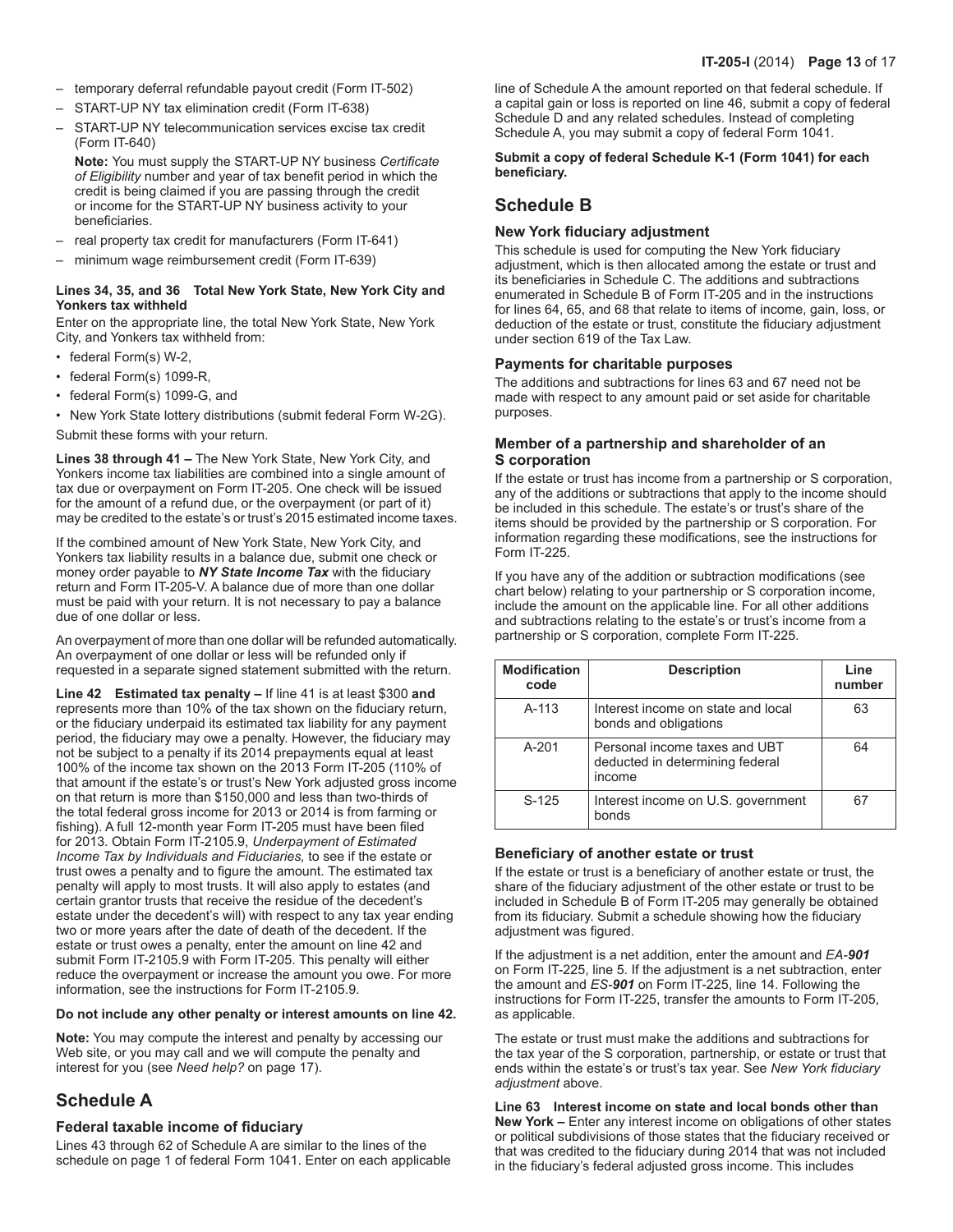### **Page 14** of 17 **IT-205-I** (2014)

interest income on state and local bonds (but not those of New York State and local governments within the state), interest and dividend income on tax-exempt bond mutual funds, and tax-exempt money market funds that invest in obligations of states other than New York (section 612(b)(1) of the Tax Law).

**Line 64 Income taxes deducted on federal fiduciary return**  All state, local, and foreign income taxes including unincorporated business taxes deducted on the federal fiduciary return are to be added back on line 64 with the exception of state income taxes imposed upon or paid by the S corporation to another state, political subdivision of another state, or the District of Columbia.

**Line 65 Other additions –** Some additions that are not as common as those identified individually on Form IT‑205 are reported as other additions. The requirements for these additions to federal taxable income are provided for in New York Tax Law sections 612(b) and 612(r). Enter the amount from Form IT-225, line 9 (see instructions for Form IT-225).

**Line 67 Interest income on United States government bonds**  Enter the amount of interest income from U.S. government bonds or other government obligations that the estate or trust included in the amount reported on line 43. This may be all or part of the line 43 amount or it may be zero. Check the estate's or trust's interest income records to determine the correct amount to enter on line 67. Interest income on bonds or other obligations of the U.S. government is not taxed in New York State. Dividends received from a regulated investment company (mutual fund) that invests in obligations of the U.S. government and meets the 50% asset requirement each quarter qualify for the subtraction at line 67. Once this requirement is met, the portion of the dividends received that may be subtracted is based upon the portion of taxable income received by the mutual fund that is derived from federal obligations.

Further information relating to meeting the 50% asset requirement and computing the allowable subtraction (if any) can be obtained from the mutual fund.

If you include an amount on line 67 from more than one line above, submit a schedule showing the breakdown from each line.

Do not list the same interest more than once; see the instructions for Form IT-225.

**Line 68 Other subtractions –** Some subtractions that are not as common as those identified individually on Form IT-205 are reported as other subtractions. The requirement for these subtractions from federal taxable income is provided for in New York State Tax Law sections 612(c) and 612(r). Enter the amount from Form IT-225, line 18 (see instructions for Form IT-225).

# **Schedule C**

### **Shares of New York fiduciary adjustment**

The purpose of this schedule is to show the distribution of the New York fiduciary adjustment among the beneficiaries and the fiduciary of the estate or trust. The shares of the beneficiaries and of the fiduciary in the New York fiduciary adjustment (line 70 of Schedule B) are in proportion to their respective shares of the federal distributable net income of the estate or trust.

Enter in columns 1 and 2 the name, address, and identifying number of each beneficiary of the estate or trust. If the mailing address differs from the home address, give both. If a beneficiary is a New York State or Yonkers nonresident, mark an *X* in the appropriate box to the right of his or her name. If space is needed to list additional beneficiaries, submit a separate sheet of paper with the return formatted with the same information required in Schedule C. **Special rule if entire income is taxable to fiduciary –** If **all** of the income of the estate or trust is taxable to the fiduciary for the 2014 tax year, no entries are required in Schedule C of Form IT‑205.

**Column 3 –** Enter the respective share of the federal distributable net income of each beneficiary and of the fiduciary on the

appropriate lines of column 3. Entries must be made in Schedule C for all beneficiaries, both resident and nonresident.

**Column 4 –** Determine the percentage interest of each beneficiary and of the fiduciary in the federal distributable net income of the estate or trust, based upon amounts in column 3, and enter that percentage on the appropriate line of column 4.

**Column 5 –** Enter the amount of the New York fiduciary adjustment (from line 70 of Schedule B) on the total line of column 5. The share of each beneficiary and of the fiduciary in the total amount is determined by multiplying the total fiduciary adjustment by the column 4 percentage.

If the estate or trust has no federal distributable net income, the share of each beneficiary in the fiduciary adjustment must be in proportion to his or her share of the estate or trust income for the tax year, under local law or the governing instrument, that is required to be distributed currently and any other amounts of the income distributed in that year. Any balance of the fiduciary adjustment not allocable to beneficiaries must be allocated to the estate or trust. If the shares in the New York fiduciary adjustment are apportioned in accordance with this paragraph, do not complete Schedule C. Instead, show the apportionment in a schedule submitted with the return.

If an item of income, gain, loss, or deduction is attributable to corpus or principal, or the beneficiaries do not share pro rata, and the applicable method set out above for apportioning the fiduciary adjustment results in an inequity as defined in the Personal Income Tax Regulations section 119.3, regarding alternate methods of attributing modifications, a fiduciary may, at his or her discretion, use the applicable method set forth in the regulations. If an alternate method is used, the fiduciary, in lieu of completing Schedule C, should submit with the return a schedule containing the information required under the applicable regulations.

If the New York fiduciary adjustment is a **positive** amount, **add** the fiduciary's share for a full-year resident estate or trust at line 4, on the front of Form IT‑205, and **add** a resident beneficiary's share to the total federal income on his or her New York return. If the fiduciary adjustment is a **negative** amount, **subtract** their respective shares. For a nonresident estate or trust or a part-year resident trust, enter this amount on Form IT‑205‑A, Schedule 1, line 9, column a.

# **New York City and Yonkers fiduciary taxes**

# **General instructions**

### **City resident fiduciary tax**

The fiduciary of a New York City or Yonkers resident estate or trust or part-year resident trust who is required to file a New York State fiduciary return must file a New York City or Yonkers fiduciary return for the estate or trust on the same New York State form on which the New York State tax liability is reported. If a form is required to be filed reporting a state separate tax on lump-sum distributions, the respective New York City separate tax is also required to be computed on the same state form.

### **Yonkers nonresident fiduciary earnings tax**

The fiduciary of a nonresident estate or trust must file a Yonkers nonresident fiduciary earnings tax return on Form Y‑206, *Yonkers Nonresident Fiduciary Earnings Tax Return*, if the estate or trust has income from wages earned or net earnings from self-employment in Yonkers.

The fiduciary of a part-year resident trust must also file Form Y‑206 if the part-year resident trust has income from wages earned or net earnings from self-employment in Yonkers from the part-year nonresident period.

*Wages* as defined under IRC section 3401(a) include all payments and the cash value of all payments made in any form other than cash for services performed by a decedent employee for an employer.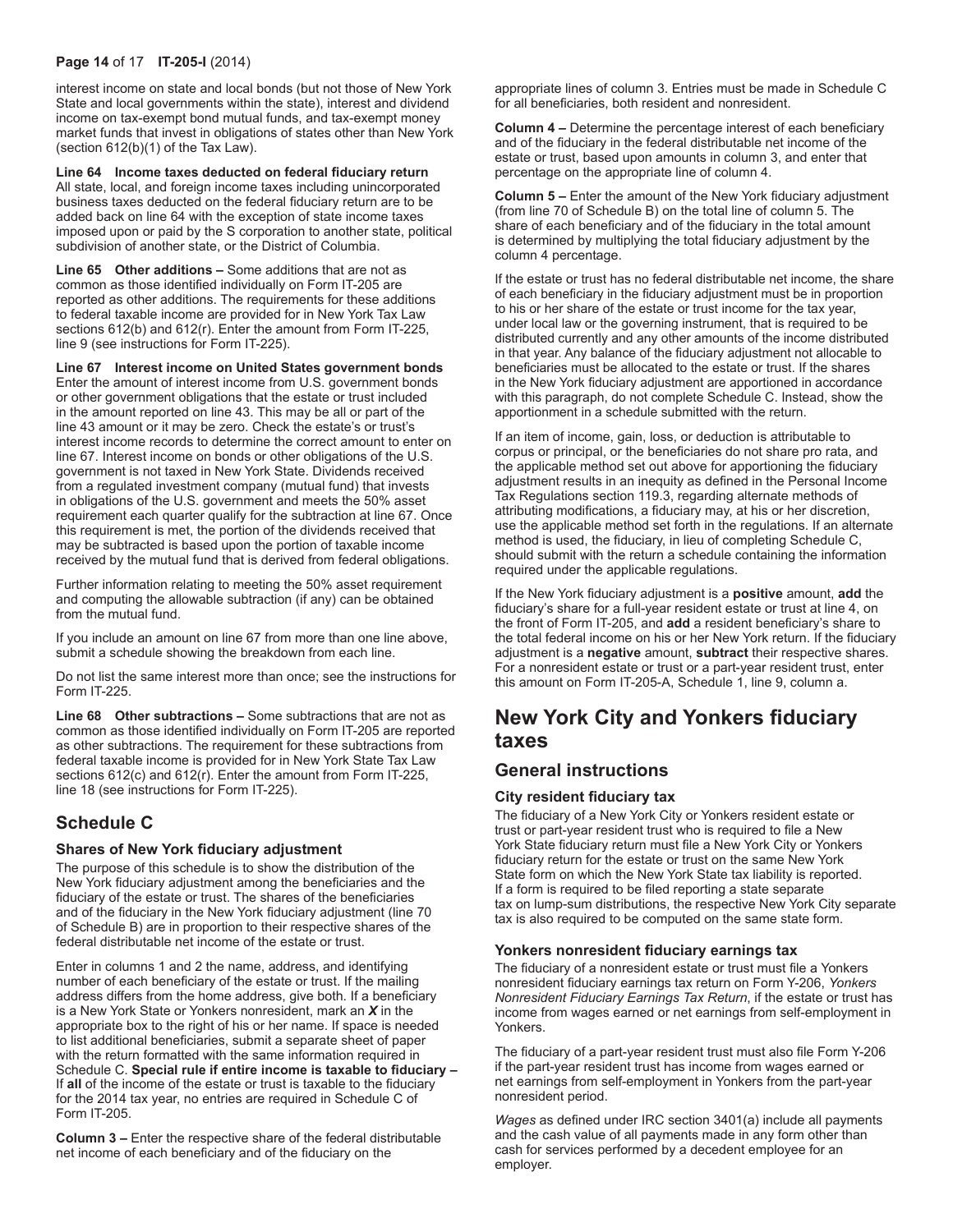Wages also include:

- the amount of IRC section  $414(h)$  contributions shown on a decedent's wage and tax statement(s), federal Form W‑2, made by the following:
	- a member of the New York State and Local Retirement Systems, which include the New York State Employees' Retirement System and the New York State Police and Fire Retirement System; **or**
	- a member of the New York State Teachers' Retirement System; **or**
	- a deceased employee of the State or City University of New York who belongs to the Optional Retirement Program; **or**
	- a member of the New York City Employees' Retirement System, the New York City Teachers' Retirement System, the New York City Board of Education Retirement System, the New York City Police Pension Fund or the New York City Fire Department Pension Fund; **or**
	- members of the Manhattan and Bronx Surface Transit Operating Authority (MABSTOA) Pension Plan.
- $-$  the IRC section 125 amount(s) shown on a decedent's wage and tax statement(s), federal Form W‑2 that was deducted or deferred from that salary (Tax Law section 612(b) (31)) under a flexible benefits program established on behalf of the deceased employee by New York City and certain other New York City public employers (City University of New York, New York City Health and Hospitals Corporation, New York City Transit Authority, New York City Housing Authority, New York City Off-Track Betting Corporation, New York City Rehabilitation Mortgage Insurance Corporation, New York City Board of Education, New York City School Construction Authority, MABSTOA, or the Staten Island Rapid Transit Authority).

Wages do not include unemployment compensation, fees paid to a public officer, payment for active service as a member of the armed forces of the United States, or difficulty of care payments erroneously reported as wages.

*Other employee compensation* includes but is not limited to salaries, fees, bonuses, tips, commissions on sales or on insurance premiums, vacation allowances, and severance pay subject to withholding under IRC section 3401(a).

*Net earnings from self-employment,* as defined under IRC section 1402(a), consist of gross income from any trade or business less trade or business deductions allowed under the IRC, plus the taxpayer's distributive share (whether or not distributed) of income or loss from a trade or business carried on by a partnership of which the taxpayer is a member. **Limited partners** are only considered to receive net earnings from self-employment if the income received represents guaranteed payments for services rendered. The deduction for wages and salaries paid or incurred for the tax year, that was disallowed according to IRC section 280C, is allowed in computing your net earnings from self-employment.

Net earnings from self-employment **do not** include any of the following:

- rental income from real estate and from personal property leased with the real estate, together with the deductions attributed to it, unless received in the course of a trade or business as a real estate dealer;
- dividends and interest not received in the ordinary course of a trade or business as a dealer in stocks or securities;
- gain or loss from the sale or exchange of capital assets, or from the sale, exchange, or involuntary conversion of property other than stock in trade;
- – any deduction for net operating losses; **or**
- retirement payments received by a partner according to a written plan and excluded under IRC section 1402(a)(10).

A nonresident estate or trust is deemed to have net earnings from self-employment determined in the same manner as if it were an individual subject to the federal tax on self-employment income,

reduced by deductions allowed under the IRC for (a) amounts paid or permanently set aside for charitable purposes, and (b) income distributed or required to be distributed currently and corpus credited or required to be distributed to the extent that they represent distributions or payments to a resident of the city. (See instructions on Form Y‑206 for lines 2 and 4.)

For the definition of a **city** resident and nonresident estate or trust and part-year resident trust, refer to the definitions of a New York State resident and nonresident estate or trust on page 2 of these instructions and substitute the word *City* in place of the word *State.*

### **City forms to be filed**

Forms IT-205, IT-230, and Y‑206 should be completed for estates and trusts as follows:

### **New York City resident estate or trust**

Complete the required New York City areas on the same Form IT‑205 filed for New York State purposes.

**Form IT‑230,** *Separate Tax on Lump-Sum Distributions* **–** The New York City taxable income on lump-sum distributions of an estate or trust is the same as the New York State taxable income on lump-sum distributions on Form IT‑230. (See *Form IT‑230* on page 3 of these instructions.)

### **Yonkers resident estate or trust**

Complete the Yonkers line on the same Form IT‑205 filed for New York State purposes.

### **Yonkers nonresident estate or trust and part‑year resident trust**

Complete Form Y‑206 and transfer the amount from line 10 to Form IT‑205, line 27.

### **New York City or Yonkers part-year resident trust**

Complete New York City Worksheet A on page 2 of the instructions for Form IT‑205‑A or Yonkers Worksheets B and C on page 4 of the instructions for Form IT‑205‑A. Transfer the total to Form IT‑205, line 15b or line 26 as applicable.

Form Y-206 is due at the same time as the New York State fiduciary return and must be submitted with it.

#### **Yonkers tax returns for individuals**

Every fiduciary who acts for a nonresident individual whose entire income is in the fiduciary's charge (for example, a guardian or committee for an incompetent person) must make a return for the nonresident individual on Form Y‑203 (if that individual is subject to the tax), and pay the tax due.

### **Change of city residence of trust**

If the person whose property constitutes a revocable trust has changed his or her domicile from or to New York City or Yonkers between the time of transfer of the property to the trust and the time it becomes irrevocable, the residence of the trust will be deemed to have been changed at the date it ceases to be revocable. In this case the fiduciary must, for the tax year in which the change of status of trust occurs, include on Form IT‑205‑A, Schedule 4, column c or column d, any item of income, gain, loss, or deduction the trust received or accrued up to the time the trust changed its residence, and complete a return as a nonresident trust (on Form Y‑206) for the portion of the year during which the trust is a Yonkers nonresident trust. Income, gain, loss, or deduction for the year of change is subject to the applicable special accruals permitted or required by law to the extent they affect the taxable income of the fiduciary. In addition, the exemption of the trust must be prorated according to the period of residence.

The *General instructions* and *Specific instructions* on pages 2 through 8 of this form, regarding tax returns for individuals and decedents, exempt trusts, special depreciation, use of federal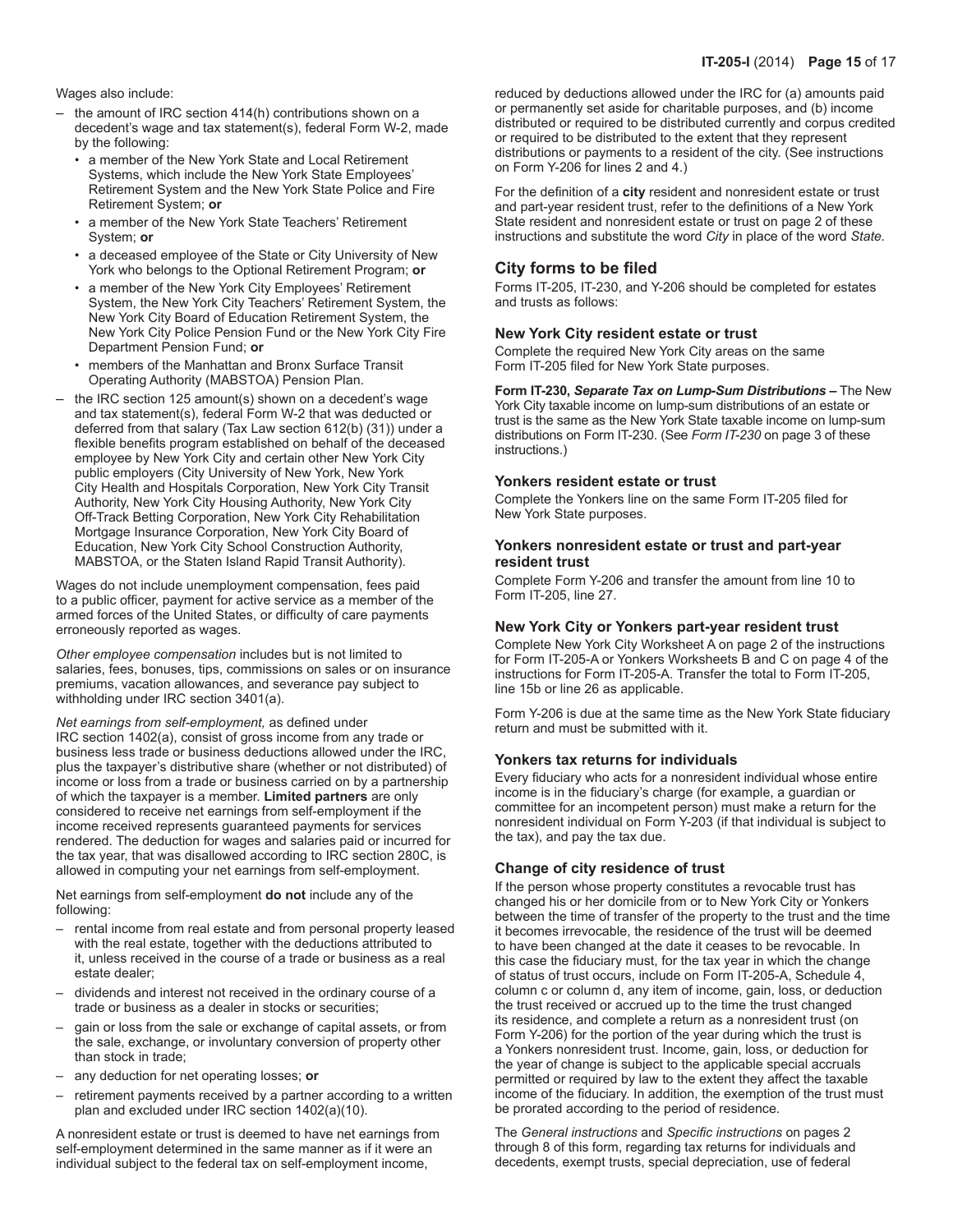### **Page 16** of 17 **IT-205-I** (2014)

figures, whole dollar amounts, penalties, accounting periods, and federal changes also apply for purposes of the New York City and Yonkers resident estates and trusts, Yonkers nonresident estates and trusts, and New York City and Yonkers part-year resident trusts, if applicable.

# **Specific instructions**

### **New York City resident tax**

The New York City taxable income is the same as the New York State taxable income shown on Form IT‑205, line 5.

**Line 15a New York City resident tax –** Compute the New York City income tax on the amount on line 5 using the *New York City tax rate schedule*. Enter the amount of New York City income tax on line 15a.

**New York City tax rate schedule** (for line 15a)

**If the amount on Form IT-205, line 5 is:**

| over |         | but not over |  | The tax is:                       |            |            |            |                         |
|------|---------|--------------|--|-----------------------------------|------------|------------|------------|-------------------------|
| \$   | 0       | \$12,000     |  | 2.907% of the city taxable income |            |            |            |                         |
|      | 12.000  | 25.000       |  | \$349 plus 3.534%                 |            |            |            | of excess over \$12,000 |
|      | 25.000  | 50.000       |  | 808 plus 3.591%                   | $\epsilon$ | $^{12}$    | $\epsilon$ | 25,000                  |
|      | 50.000  | 500.000      |  | 1,706 plus 3.648%                 | $\epsilon$ | $\alpha$   | 66         | 50.000                  |
|      | 500.000 |              |  | 18,122 plus 3.876%                | $\epsilon$ | $\epsilon$ | $^{16}$    | 500.000                 |

**Line 15b New York City part-year resident tax –** Enter on line 15b the amount of New York City part-year resident tax from Form IT‑205‑A‑I, page 2, Worksheet A, line b.

**Line 16 –** Enter on line 16 the amount of New York City tax on the capital gain portion of the estate's or trust's lump-sum distribution from Form IT‑230, Part 2, line 2. Submit Form IT‑230 with Form IT-205.

**Line 18 –** If an accumulation distribution has been made, submit a statement showing the computation of the credit claimed and enter on line 18. See *Accumulation distribution credit* on page 5.

**Line 20 New York City separate tax on lump-sum distributions**  Enter the amount of any New York City separate tax on lump-sum distributions from Form IT‑230, line 24, *New York City* column. Submit Form IT‑230 with Form IT‑205. Enter any New York City tax on the S portion of an electing small business trust (ESBT).

**Line 22 Other New York City credits –** Enter on this line the total of the following nonrefundable New York City credits. Submit all applicable credit forms.

- New York City unincorporated business tax credit (Form IT-219)
- – General corporation tax paid credit (Form IT-222)

**Line 25 Yonkers resident income tax surcharge –** Enter on this line the estate's or trust's Yonkers resident income tax surcharge from the *Yonkers worksheet,* line e, below. However, if the estate or trust did not make an entry on line 14, leave line 25 blank also.

#### **Yonkers worksheet**

| b Refundable credits from line 33 (less any claim of |  |
|------------------------------------------------------|--|
|                                                      |  |
|                                                      |  |
| e Multiply line c by line d. Enter this amount here  |  |

**Line 26 Yonkers part-year resident tax –** Enter on line 26 the amount of Yonkers part-year resident tax from the instructions for Form IT-205-A, page 4, Worksheet C, line 14.

**Line 27 Yonkers nonresident fiduciary earnings tax**  Compute the Yonkers nonresident fiduciary earnings tax on Form Y‑206 and enter the tax on Form IT-205, line 27. Submit Form Y‑206 with Form IT‑205.

### **Sales or use tax (line 28)**

Report the sales or use tax liability for the estate or trust on this line.

An estate or trust owes sales or compensating use tax if it:

- purchased an item or service subject to tax that is delivered in New York State without payment of New York State and local tax to the seller; or
- purchased an item or service outside New York State that is subject to tax in New York State (and the estate or trust was a resident of New York State at the time of purchase) with subsequent use in New York State. **Note**: The estate or trust may be entitled to a credit for sales tax paid to another state. See the exact calculation method in the instructions for Form ST-140, *Individual Purchaser's Annual Report of Sales and Use Tax*.

An estate or trust that is carrying on a business, trade, profession, or employment in New York State is a *resident* for sales and use tax purposes, of the state and of any county or city in which the estate or trust is carrying on these activities, with respect to purchases of taxable property or services used in these activities.

An estate or trust may not use this line to report:

- any sales and use tax on business purchases if the business is registered for sales and use tax purposes. The estate or trust must report this tax on the business's sales tax return.
- any unpaid sales and use tax on motor vehicles, trailers, all-terrain vehicles, vessels, or snowmobiles. This tax is paid directly to the Department of Motor Vehicles.

An unpaid sales or use tax liability commonly arises if the estate or trust made purchases through the Internet, by catalog, from television shopping channels, or on an Indian reservation, or if it purchased items or services subject to tax in another state and brought them back to New York for use here.

**Example:** *The estate or trust purchased a computer over the Internet that was delivered to a business of the estate or trust in Monroe County, New York, from an out-of-state company and did not pay sales tax to that company.*

The estate or trust may also owe an additional **local** tax if it made a purchase in a locality in New York State and brought the item into or subsequently used the service in another New York State locality where it was a resident and that locality had a higher tax rate than where the purchase was made.

Failure to pay sales or use tax may result in the imposition of penalty and interest. The Tax Department conducts routine audits based on information received from third parties, including the U.S. Customs Service and other states.

**If the estate or trust owes sales or use tax,** it may report the amount owed on its fiduciary income tax return rather than filing Form ST-140. However, the estate or trust must use Form ST-140 to calculate the sales and use tax liability to be reported on this return.

Include the amount from Form ST-140, line 4, on Form IT-205, line 28. **Do not submit Form ST-140 with the return.** 

If the amount reported on line 28 is \$1,700 or more, the estate or trust must complete Form IT-135, *Sales and Use Tax Report for Purchases of Items and Services Costing \$25,000 or More*, and submit it with the return.

**If the estate or trust does not owe any sales or use tax, it must enter** *0* **on line 28.** Do not leave line 28 blank.

**For additional information on when an estate or trust may owe sales or use tax to New York, see TB-ST-913,** *Use Tax for Individuals (including Estates and Trusts)***.** For more information on taxable and exempt goods and services, see TB-ST-740, *Quick Reference Guide for Taxable and Exempt Property and Services.*